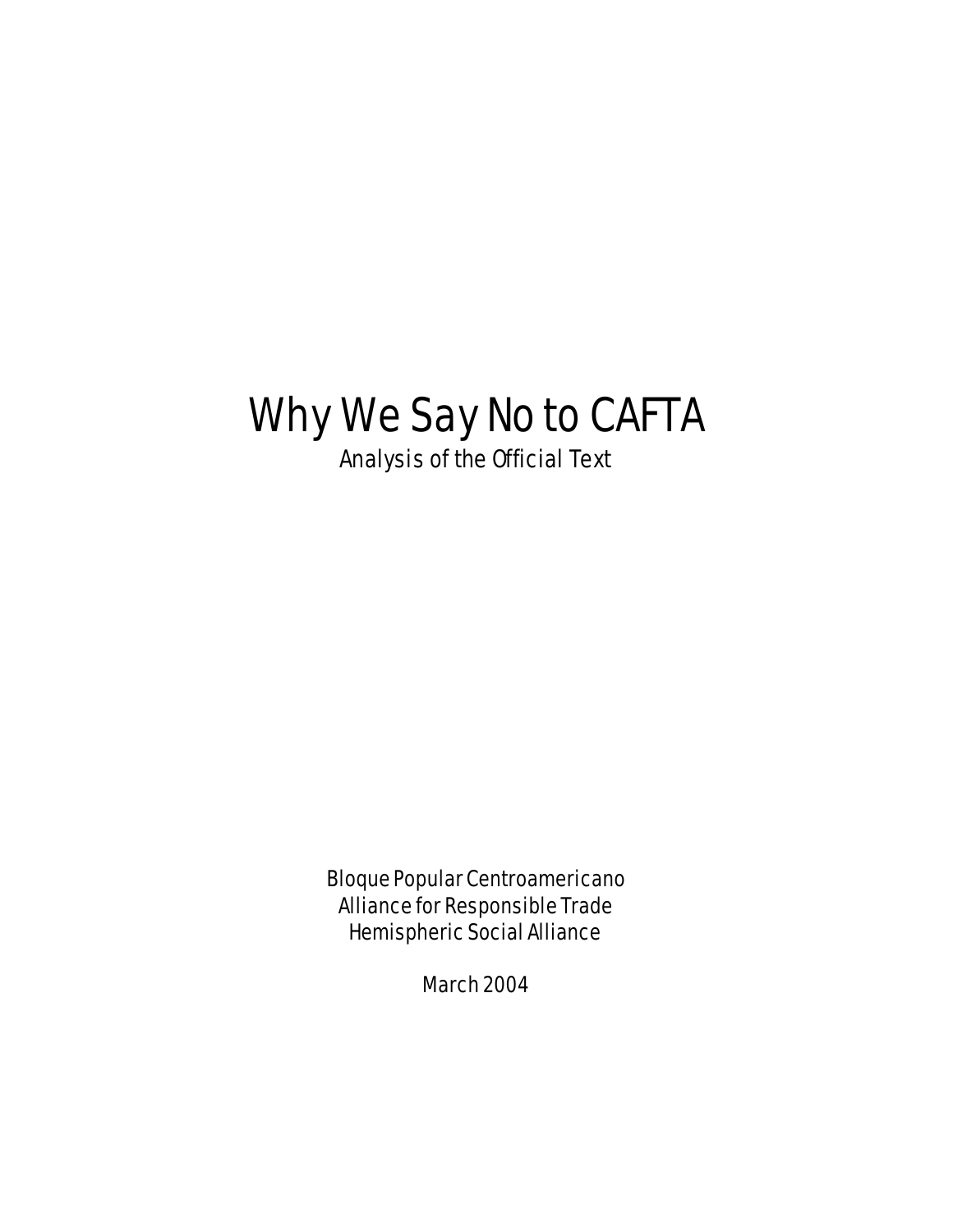This document is the product of a collective effort by a group of Central American and U.S. women and men. It is part of a comprehensive public-education campaign on the U.S.-Central America Free Trade Agreement (CAFTA) being carried out by Central American and U.S. organizations in the Bloque Popular Centraomericano and the Hemispheric Social Alliance.

#### **Contributors**

#### **Agriculture**

*R. Dennis Olson***.** Institute for Agriculture and Trade Policy/A9RT, United States *Carlos Galian***,** Oxfam International.

#### **Government Procurement**

*Elizabeth Drake*, AFL-CIO/ART, United States

#### **Investment**

*Raúl Moreno,* Centro para la Defensa del Consumidor (CDC) and Red SINTI TECHAN, El Salvador.

#### **Services**

*Raúl Moreno and Ricardo Salazar,* Centro para la Defensa del Consumidor (CDC) and RED SINTI TECHAN, El Salvador.

*José María Villalta*, Pensamiento Solidario, Costa Rica*.*

#### **Environment**

*Angel Ibarra*, Unidad Ecológica Salvadoreña (UNES) and Red SINTI TECHAN, El Salvador.

#### **Intellectual Property**

*Silvia Rodríguez Cervantes*, Red de Coordinación en Biodiversidad, Costa Rica *Mario Devandas*, Costa Rica.

#### **Labor**

*Ariane Grau and Omar Salazar,* ASEPROLA and Encuentro Popular, Costa Rica

Compiled and edited by Raúl Moreno, CDC/Red Sinti Techan English version translated and edited by Karen Hansen-Kuhn, ART/The Development GAP.

The complete or partial reproduction of this document is authorized as long as the source is cited.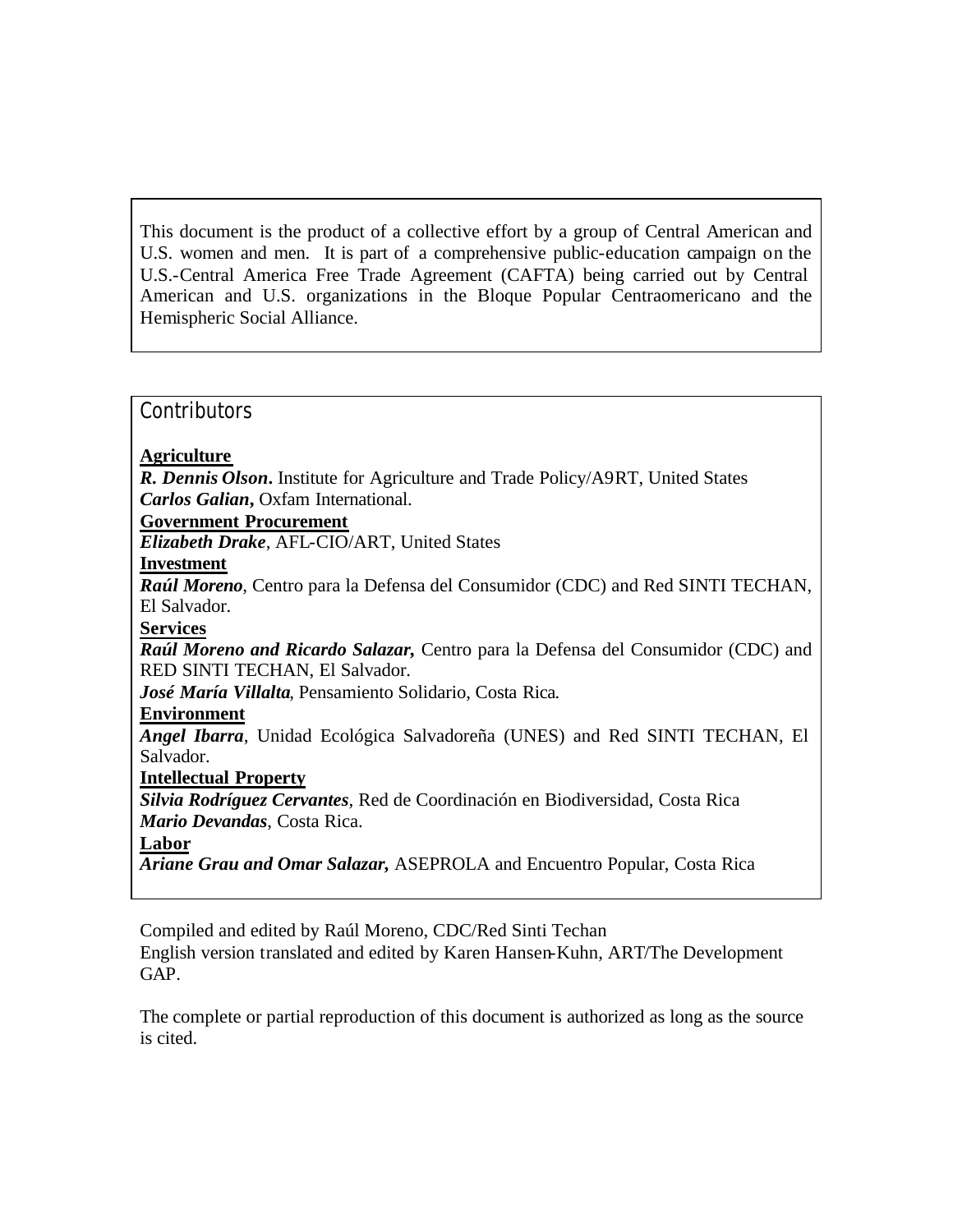# **Contents**

| <b>R. Dennis Olson and Carlos Galian</b>             |  |
|------------------------------------------------------|--|
|                                                      |  |
| <b>Elizabeth Drake</b>                               |  |
|                                                      |  |
| <b>Raúl Moreno</b>                                   |  |
|                                                      |  |
| Raúl Moreno, Ricardo Salazar and José María Villalta |  |
|                                                      |  |
| Silvia Rodríguez Cervantes y Mario Devandas          |  |
|                                                      |  |
| Ángel Ibarra                                         |  |
|                                                      |  |
| Ariane Grau and Omar Salazar                         |  |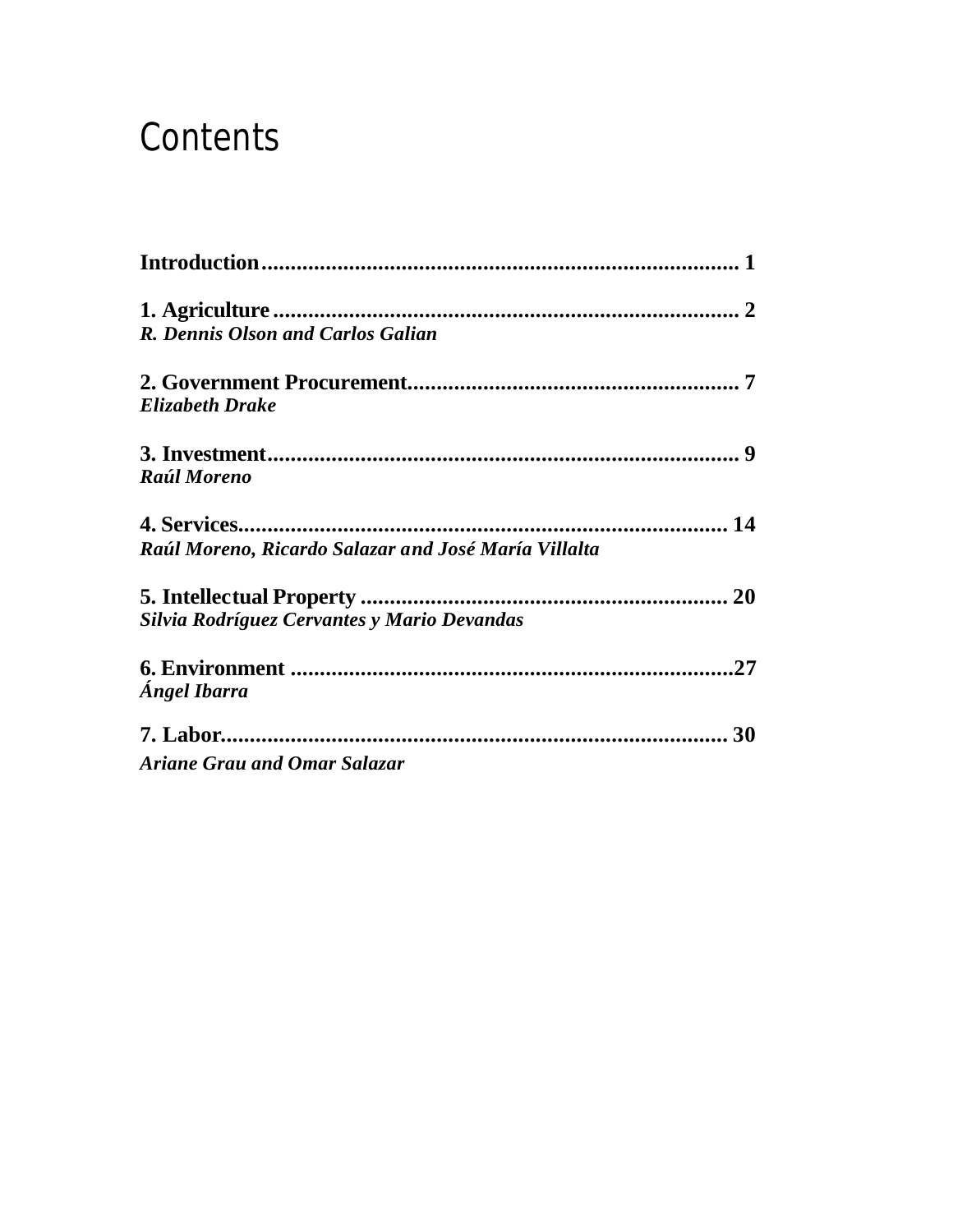# Introduction

This document is the product of a collective effort of analysis of the official text of the free-trade agreement "negotiated" by the Central American and U.S. governments. That agreement is currently in the process of ratification by the National Assemblies and Congresses of those countries.

This effort was made in order to contribute to public understanding of CAFTA through the "decoding" of its logic and contents, so as to identify the social, economic, political and environmental impacts that its implementation would generate.

CAFTA is much more than a simple trade agreement, as it includes a range of mechanisms that combine prohibitions on governments with rights for foreign investors on such issues as investment, national treatment, intellectual-property rights, market access, public services and access to bidding on public contracts.

If implemented, CAFTA would transform privileges for transnational corporations into rights. Since CAFTA would be approved as a treaty in Central America, it would have legal precedence over all secondary legislation in those countries.

Looking at ourselves through the mirror of other countries – such as Mexico, which has more than ten years of experience under NAFTA – the enormous social impacts generated by these agreements becomes clear, on such issues as agriculture, the environment, the de-linking of productive sectors, and the deterioration of labor conditions and families' well being.

CAFTA was negotiated behind people's backs. It is based on a logic that favors profit over human rights and sustainability. It is clearly intended to facilitate the accumulation of capital to complement and lock into place the neoliberal reforms carried out by governments in the region.

Our analysis of the official CAFTA text confirms the enormous dangers its implementation would pose, potentially affecting our lives, our environments and the well being of the population in general. For those reasons, with the force of reason and the fervent conviction that, through the integration of our peoples, it is possible to construct another Americas, we say no to CAFTA.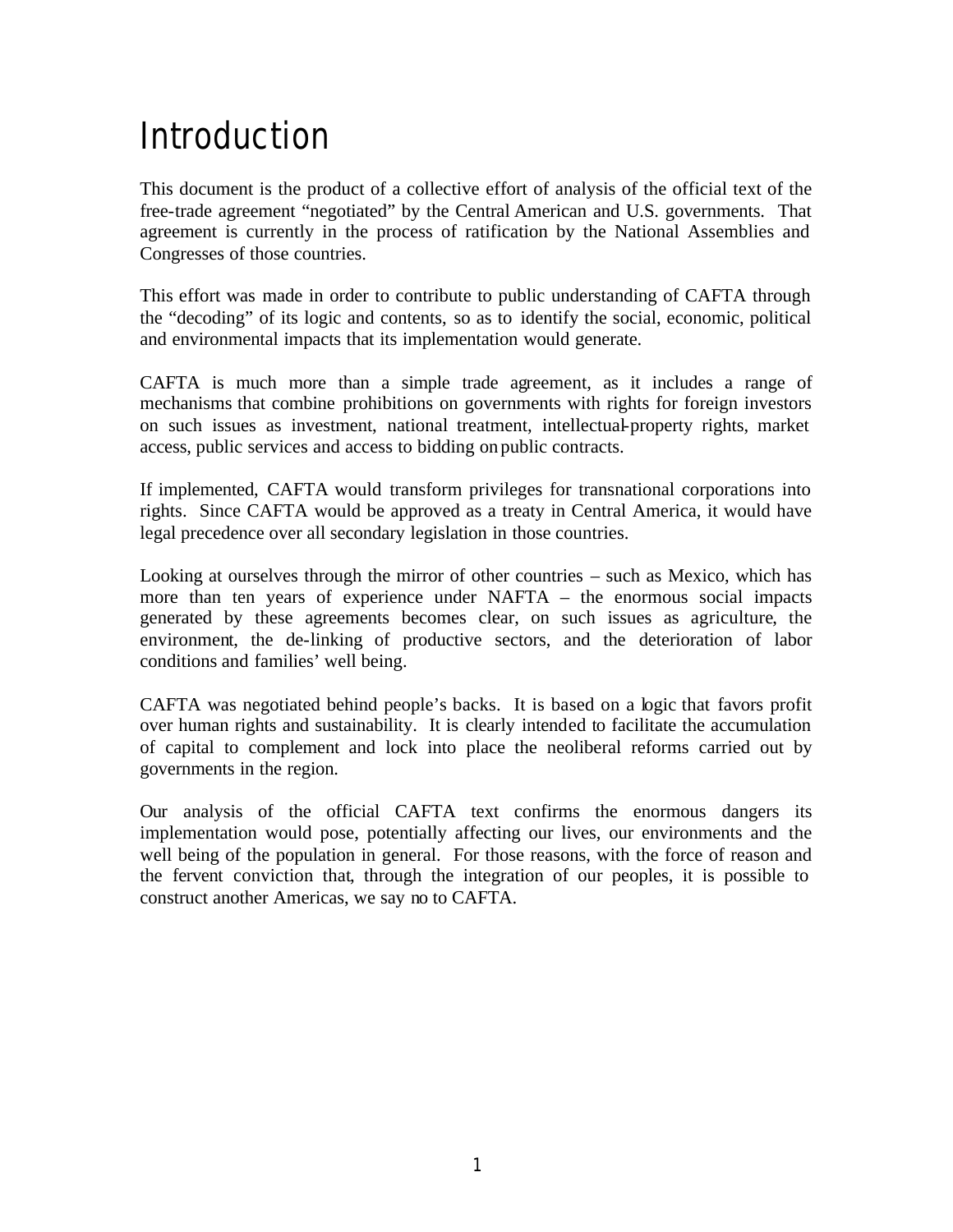# 1. Agriculture

### **R. Dennis Olson, Institute for Agriculture and Trade Policy/ART, United States**

The secretly negotiated text of the Central American Free Trade Agreement (CAFTA) has now been made public, and it is not good news for farmers either in the United States or in the five Central American countries that signed it. However, multinational agribusiness cartels are gleeful. It will now be a test of our democratic institutions, in both Central America and the United States, to see if an open public debate over this flawed treaty can expose it for what it is: just another corporate giveaway to multinational agribusiness cartels at the expense of both independent family farmers in the U.S., and small and subsistence peasant farmers in Central America. There is no agriculture Chapter in the CAFTA text, which somewhat complicates the analysis of CAFTA's possible impacts on agriculture. The following analysis draws on aspects of several Chapters that most directly pertain to agriculture and food security.

#### **Expanded predatory dumping of agricultural products**

It is not surprising that agribusiness cartels have won language in CAFTA that clears the way for expanded predatory "dumping" of agricultural products at below the cost of production from one country to another as a means to keep the prices received by farmers in all countries as low as possible. Agribusiness wants to be able to dump commodities in order to beat down commodity prices to ensure cheap raw materials that unfairly subsidize further industrialization and massive centralization of agriculture. Keeping the price of feed grains as cheap as possible represents a massive subsidy to inhumane industrial animal factories that exploit workers and animals and pollute the environment. Additionally, CAFTA expands NAFTA's Chapter 11 provision that allows private investors to demand compensation and regulatory relief from government due to laws or regulatory measures that are alleged to have the effect of 'expropriating' the investor's anticipated profit on the investment. For example, a U.S.-based agribusiness could sue a Central American government if it tried to regulate environmental impacts caused by a massive animal factory in its territory. Conversely for example, a Central Americanbased agribusiness—including subsidiaries from the U.S. or other industrialized countries—could sue the U.S. government over federal or state environmental laws that would serve to 'expropriate' Central American investment in animal factories in the United States.

CAFTA forces Central American countries to remove remaining protections for strategic foodstuffs that are critical to protecting people from starvation. As happened in Mexico under NAFTA, without such protections against predatory dumping, subsistence farmers will be forced from their lands into urban areas to compete for jobs and to face the threat of malnutrition and starvation. Only Nicaragua negotiated export restrictions for a few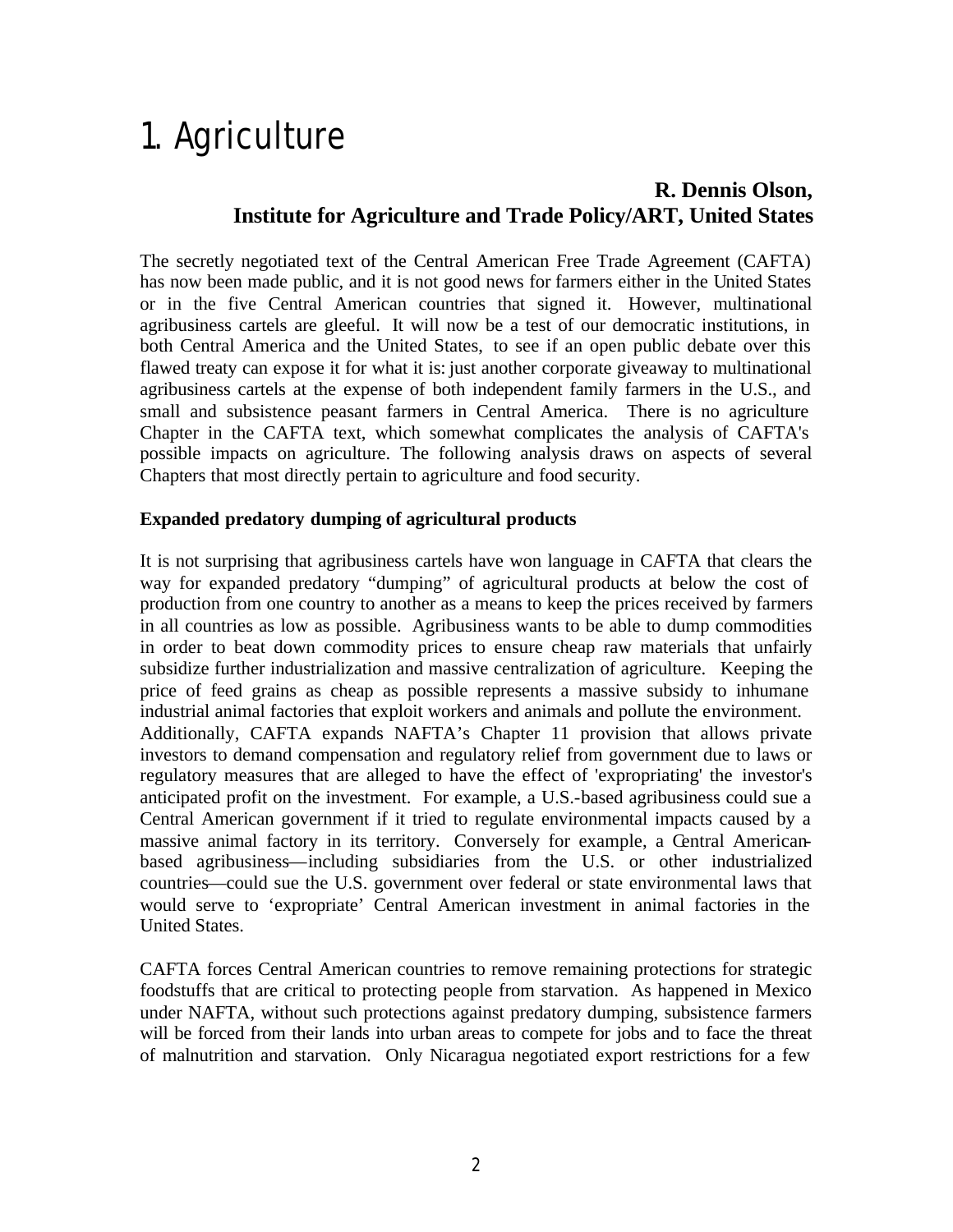basic foodstuffs, but it can only invoke these limited protections temporarily in the event of a "critical shortage of [a] particular food item."<sup>1</sup>

Protections for important U.S. commodities are also removed, clearing the way for U.S. based agribusinesses to work with local elite agribusiness owners in Central America to dump agricultural products back into U.S. markets, as well. Some U.S. import protections are phased out over longer periods of time, reflecting the greater political clout in the U.S. of certain commodities like sugar. However, while the remaining protections left in CAFTA allow the U.S. government to pay compensation to Central American sugar exporters (even if they are U.S. headquartered) whenever the U.S. chooses to suspend agreed tariff free sugar exports, they leave sugar farmers unprotected. U.S. sugar growers have concluded that they must defeat CAFTA because it sets the precedent for opening the door for agribusiness cartels to eventually destroy the sugar industry in the United States by predatorily dumping sugar from additional non-CAFTA countries through similar clauses in future trade agreements.

#### **Fair Trade products denied market access**

 $\overline{a}$ 

In CAFTA's Chapter 3 on National Treatment and Market Access for Goods there is a provision that would discriminate against products by non-government organizations and producer cooperatives or their delegated representatives: "No Party may allocate any portion of a TRQ [Tariff-Rate Quota] to producer groups or non-governmental organizations or delegate administration of a TRQ to producer groups or organizations...." Astonishingly, this clause actually forbids governments from allocating a portion of their tariff quotas to traders of commodities like fair trade coffee. To our knowledge, this is the first regional trade agreement to discriminate explicitly against a class of traders, and would allow agribusiness cartels to use CAFTA as a tool to quash competition from fair trade products. Apparently, from the perspective of the Bush Administration, Free Trade means "freeing" multinational agribusiness cartels from legitimate competition especially from fairly traded products!

#### **Intellectual property rights, patenting of GE Crops, and biopiracy**

CAFTA Chapter 15 on Intellectual Property Rights would expand the draconian U.S. model of corporate patenting rights, not only requiring compliance with the WTO's Agreement on Trade Related Aspects of Intellectual Property Rights (TRIPS), but also requiring ratification of the Union for the Protection of New Varieties of Plants (UPOV) of 1991. In fact, this is the first trade agreement of which we are aware that requires participating countries to ratify UPOV 1991, which confers patent-like corporate protections on plants that trump farmers' traditional rights to save their own seeds from year-to-year. By requiring ratification of UPOV 1991, CAFTA restricts the ability of Central American countries to use the Article 27 provisions of TRIPS that allow for exemptions to patentable subject matter. CAFTA ratification would substantially strengthen the legal rights of multinational biotech corporations to sue farmers for patent

<sup>&</sup>lt;sup>1</sup> Annex 3.2 to National Treatment and Import and Export Restrictions. "Section F: Measures of Nicaragua, Paragraph 1a.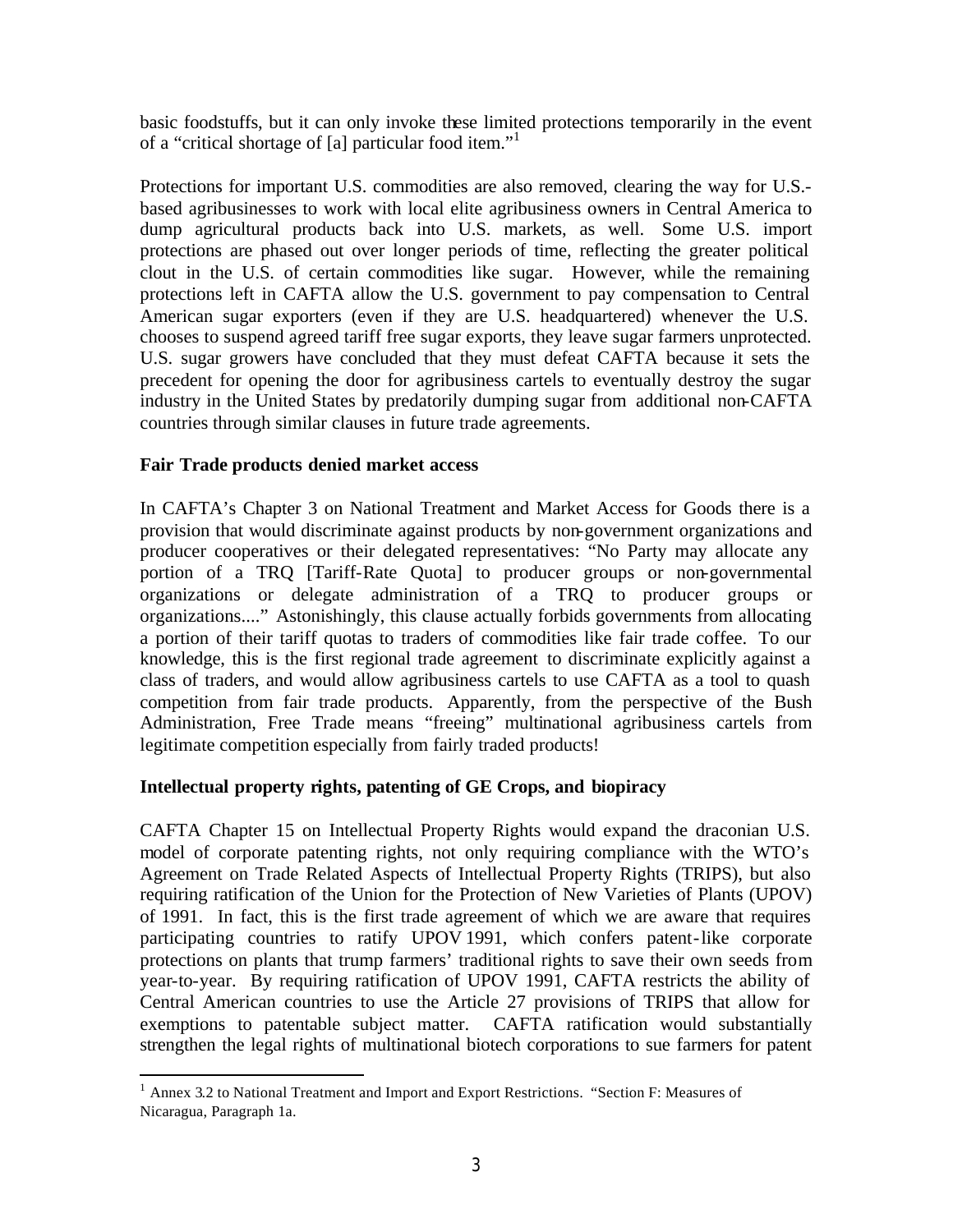violations, even farmers who choose not to plant genetically engineered (GE) crops, but whose crops become contaminated by pollen drift, by distribution systems, or by other means beyond farmers' control.

Ratification of CAFTA would also restrict the participation of Central American countries in the Cartegena Protocol on Biosafety, which explicitly acknowledges the rights of countries to regulate GE crops based on the Precautionary Principle and to require labeling of GE crops and food. The protocol has now been ratified by 87 countries, which recently met in Kuala Lumpur, Malaysia. The results of the recent negotiations significantly expanded the rights of countrie s to protect their farmers, public health and the environment from the adverse impacts of GE crop contamination through the precautionary principle, more independent labeling requirements, and clarification of liability. Unfortunately, these new rights won by countries under the Cartegena Protocol will be undermined in Central America if CAFTA is eventually ratified.

#### **Secrecy and immunity for corporate criminals**

CAFTA's intellectual property chapter shields multinational corporations from having to divulge to the public "undisclosed data concerning the safety or efficacy of a product that was previously approved in another territory." This secrecy clause protects manufacturers of conventional agricultural chemicals from having to disclose information that pertains to public health.

Chapter 3 of CAFTA makes it illegal for Central American countries to restrict or prohibit imports from the U.S. as a means of curtailing illegal corporate trade practices, including agricultural trade. For example, if a Central American country discovered an illegal multinational corporate trade activity, such as a violation of antitrust laws, the country could not refuse trade shipments of that company as a means to stop the illegal activity. It is not difficult to envision that this CAFTA provision could be used to require continued trade by U.S. corporations and investors convicted of violations of law. Hypocritically enough, Central American countries have no similar trade recourse to this same exemption with regard to the United States.

## CAFTA: THE NAIL IN THE COFFIN OF CENTRAL AMERICAN AGRICULTURE

### **Carlos Galian Oxfam International**

Small-scale farmers and agricultural workers will be significant losers under the U.S.- Central America Free Trade Agreement (CAFTA). Many Central American producers of basic grains, such as corn, rice, beans and sorghum, as well as poultry, pig, cow and dairy farmers, will be forced out of business by the flood of cheap subsidized goods coming from the United States. The only products that will continue to receive protection under CAFTA are white corn in Central America, fresh onions and potatoes in Costa Rica, and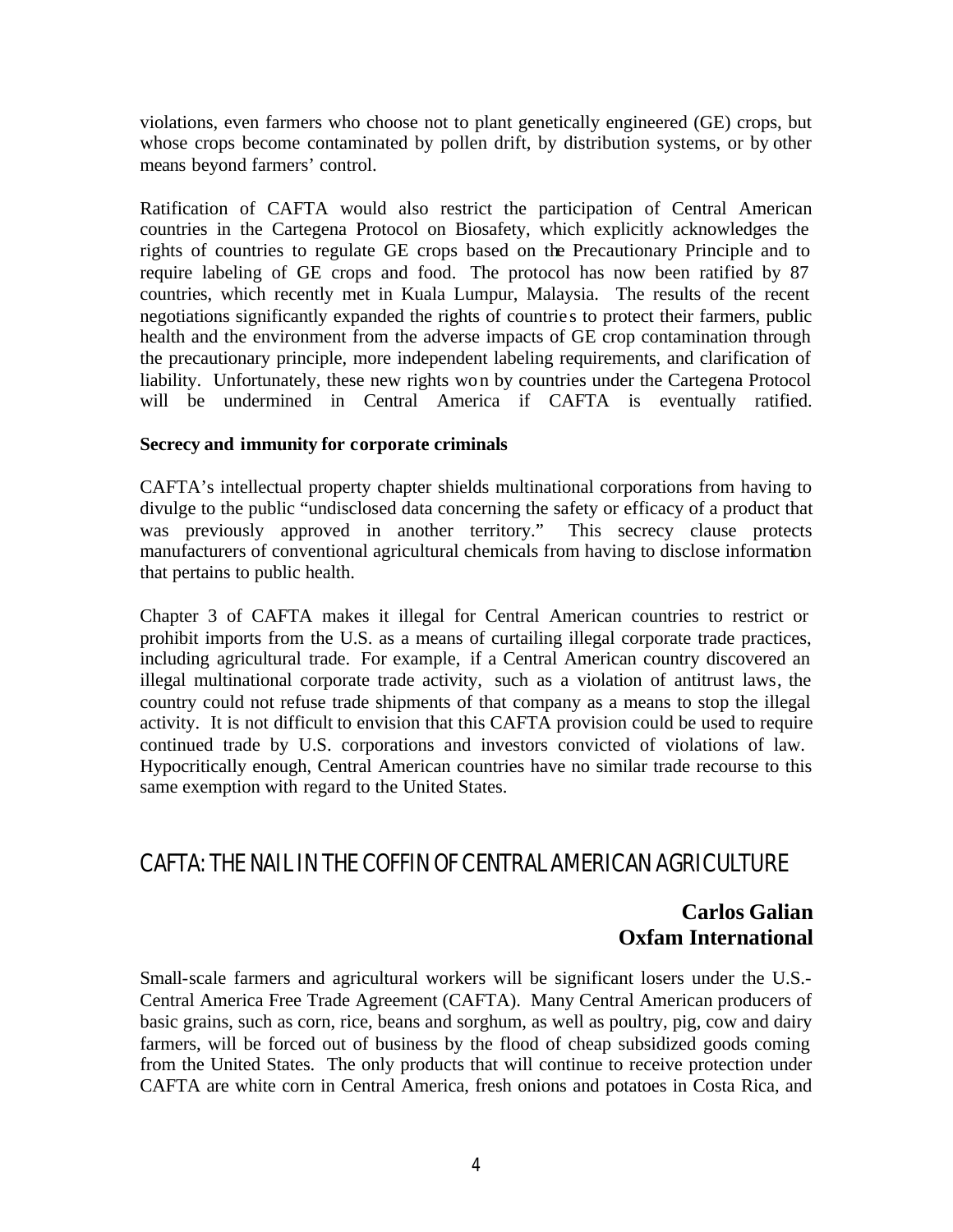sugar in the United States.<sup>2</sup> Yet the "concession" of U.S. negotiators in excluding one of Central America's sensitive products, white corn, is really no concession at all, given that U.S. production of white corn comprises only about 1.2 percent of its total corn production.

In assessing the impact of CAFTA on agriculture in Central America, it is necessary to look at both the short and long term. The United States will have immediate, tariff-free access to Central American markets for some products. Beginning immediately, the agreement also permits tariff-free entry into the region of a significant volume of U.S. exports that are of strategic importance Central America in terms of employment generation and their contribution to local economies.

#### **Immediate impacts**

Each Central American country fared differently with regard to protecting local producers of yellow corn, reflecting the lack of regional integration among Central American countries and, as a result, their weak, separate negotiating positions. Costa Rica will eliminate tariffs on yellow corn beginning the first year under CAFTA, while in the remaining four countries, more than one million tons of yellow corn can be imported via tariff rate quotas (TQRs). In the case of Nicaragua, for example, this means that during the first year under CAFTA, ten times as much yellow corn will enter tariff-free than what was imported free of tariffs, on average, prior to the agreement. Because the cost of U.S. corn on foreign markets is about \$5 per quintal, which is artificially below the cost of production because of U.S. subsidies, corn prices in the region will likely suffer a dramatic drop, seriously affecting producers of yellow corn and sorghum (sorghum is also used for animal feed and, in that sense, is a substitute for yellow corn).

The region will also run the risk of having consumption of white corn, which is preferred by consumers, substituted by yellow corn if the price of the latter drops substantially. In Mexico under NAFTA, consumers began to substitute yellow corn for white corn once Mexico began to import massive amounts of the cheaper yellow variety dumped in the country with the help of US subsidies.

Small and medium-scale rice farmers in Central America will also immediately begin to suffer the impact of massive U.S. imports. During CAFTA's first year, the United States will be able to export over 380,000 tons of rice, tariff-free, to a region that currently produces approximately 600,000 tons. In 2003, Central American rice imports were already around 549,000 tons, but with tariffs as high as 62 percent in Nicaragua, for example. Yet considering that the three largest recipients of U.S. agricultural subsidies are corporations that produce and export rice, Central American rice farmers will be unable to compete with the U.S. Treasury. CAFTA will mean that subsidized rice from the United States will push down prices to producers in the region, resulting in an immediate displacement of large numbers of Central American rice farmers.

 $\overline{a}$ 2 Office of the U.S. Trade Representative, *CAFTA: Agriculture: Specific Factsheet,*, February 2004, available at http://www.ustr.gov/new/fta/Cafta/2004-04-09-agriculture-specific.pdf.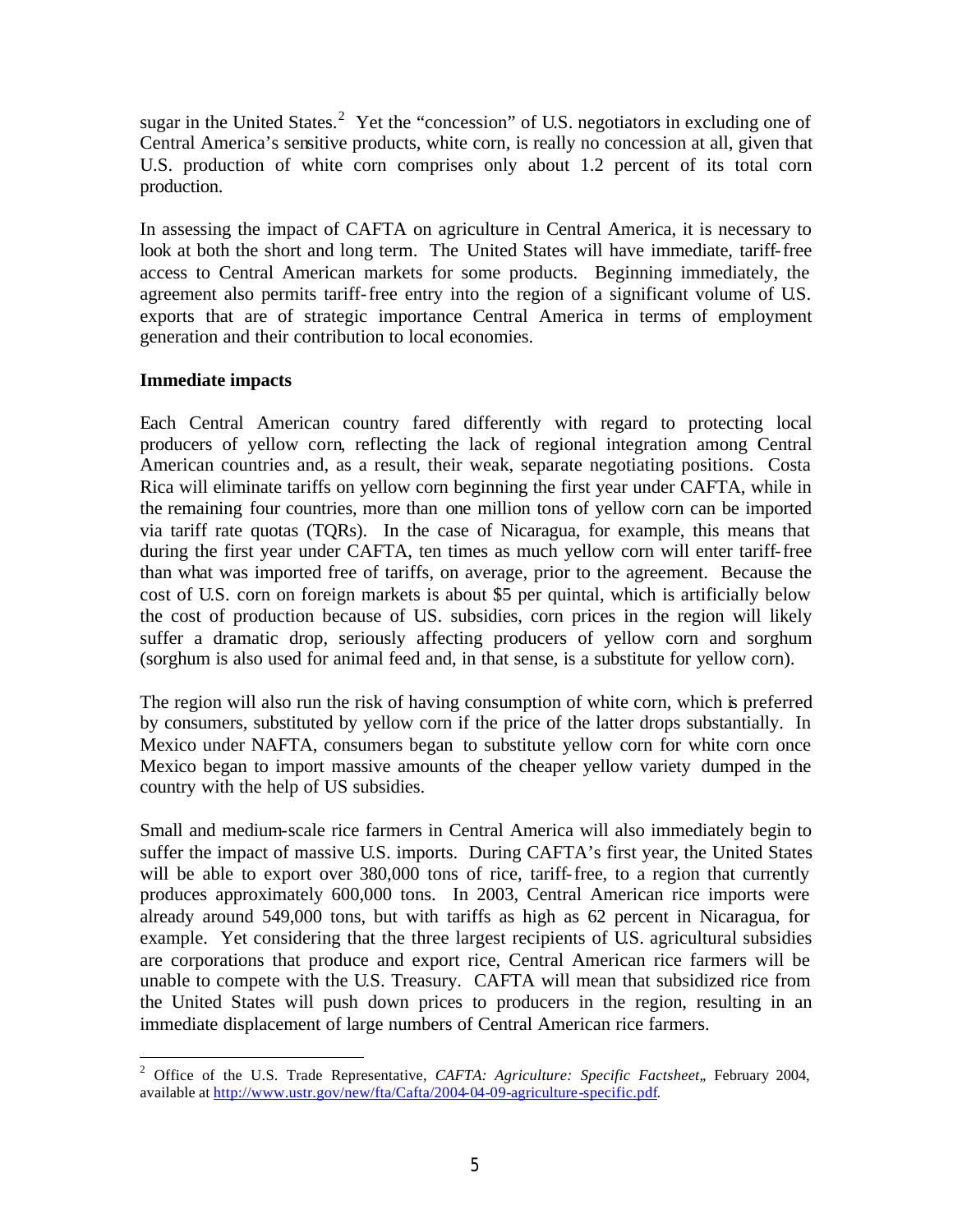#### **Medium-term impacts**

While it will take a few more years to feel the impact of CAFTA on other products, the effect will be similar. In the case of poultry for example, Central American governments have said they are pleased by the fact that this sector will be protected for a longer time, thereby ensuring a future for local poultry producers. However, the reality is much harsher. The price of dark chicken meat in Central America ranges between 75 cents and a dollar per pound, yet the U.S. will be able to export dark meat at 20 cents per pound. Central America currently maintains high levels of protection on poultry, with tariffs as high as 160 percent. Even though tariff elimination will be phased-out over 18 years, local producers will likely be priced out of the market long before this period is completed.

#### **Export fallacies**

This raw deal for small farmers will not be counterbalanced by great gains in Central America's access to the U.S. market. A comparison of results obtained by the United States in sugar and by the Central Americans in rice and yellow corn illustrates the inequality among negotiating partners. While the United States did not allow any of its strategic export products (such as rice and yellow corn) to be excluded from import-tariff elimination, it insisted on exclusion of its principal sensitive product of strategic interest for Central American exports: sugar. Furthermore, the majority of Central American exports that will receive immediate duty-free access to U.S. markets will first have to overcome non-tariff barriers that present a greater hurdle: sanitary and phytosanitary measures. For example, much of the region's tropical fruit products are plagued by the Mediterranean fruit fly and, therefore, cannot be exported to the United States.

In spite of the triumphant tone of Central American governments in assessing their gains in access to the U.S. market, in essence the region eliminated its tariffs on U.S. imports in exchange for maintaining or marginally increasing privileges in access to the U.S. market that had previously been granted unilaterally through the Caribbean Basin Initiative. As a result, CAFTA will be the nail in the coffin of traditional agriculture in Central America.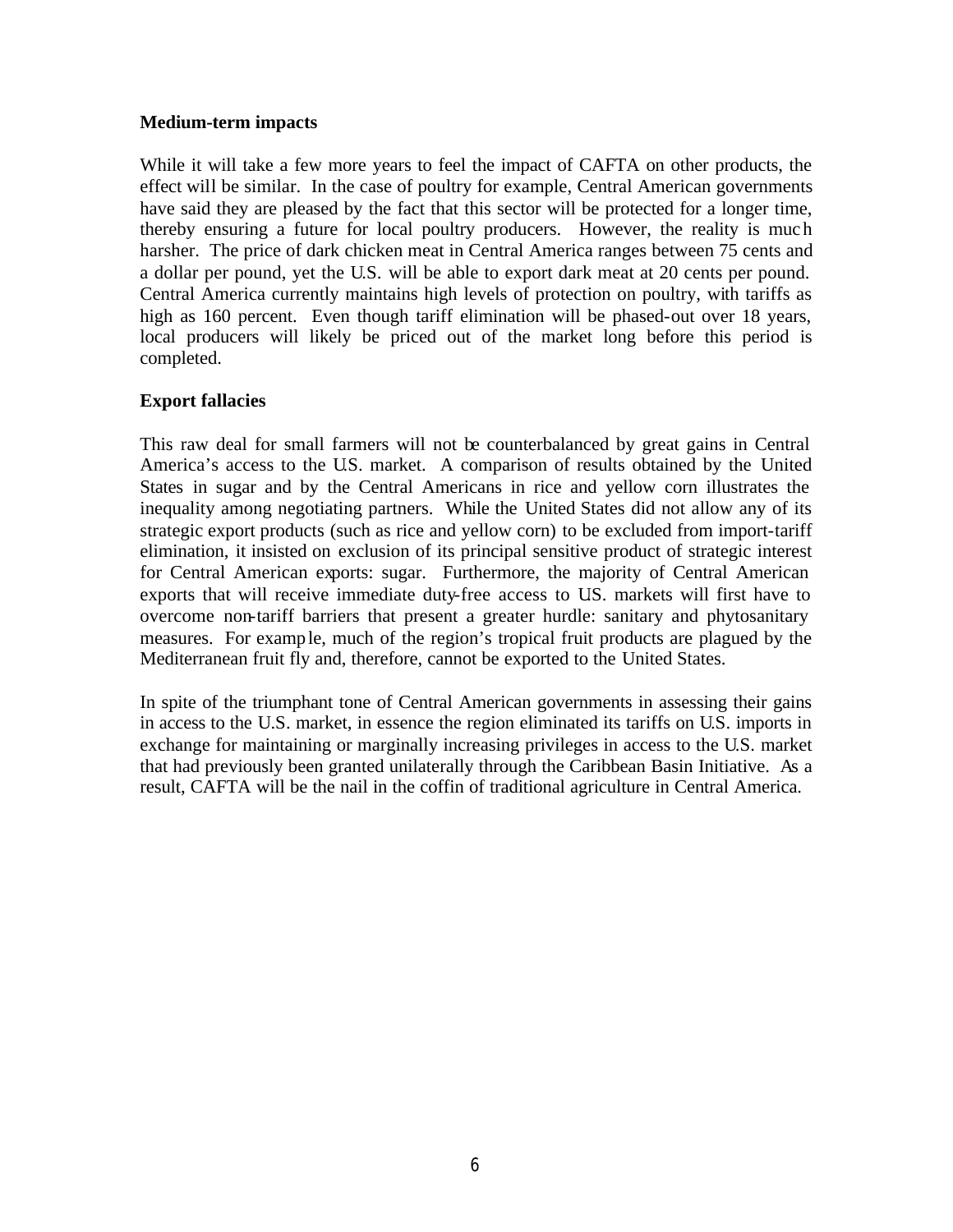## 2.Government Procurement

## **Elizabeth Drake AFL-CIO/ART, United States**

Local, state, provincial, and national governments use procurement rules to serve important public policy aims such as consumer protection, economic development, environmental protection, public health and safety, the regulation of anti-competitive practices, gender and racial equity, social justice, and respect for human rights and workers' rights. Current trade rules governing procurement practices in NAFTA and the plurilateral Agreement on Government Procurement at the WTO undermine the ability of governments to enact and enforce procurement rules that are related to these important policy goals. Unfortunately, CAFTA will only reinforce these practices.

CAFTA's Chapter 9 on procurement prohibits governments from favoring local suppliers in government contracts for goods and services. Governments must accord foreign suppliers "national treatment": treatment that is no less favorable than the treatment it applies to its domestic suppliers. In addition, governments are barred from imposing technical specifications in its public contracts if those specifications pose an "unnecessary" barrier to trade, and government contracts can only contain supplier qualifications that are "essential" to the performance of the contract. These basic rules are nearly identical to the procurement rules of NAFTA, the U.S. – Chile Free Trade Agreement, and the WTO's Agreement on Government Procurement.

CAFTA's limitations on government procurement apply to each of the national governments that are part of the agreement, and they also apply to governments at the state and municipal level. Twenty-three U.S. states have already agreed to be bound by the terms of CAFTA, and USTR is working to ensure that all 38 states that agreed to be bound by the procurement rules of the WTO and the Chile agreement eventually sign on to CAFTA as well. Each Central American country has listed municipal authorities in the annex, which means that these local governments will also be bound by CAFTA rules when entering into public contracts for the procurement of goods and services. In the United States, governors have agreed to bind their states to these procurement rules simply by replying to a letter from USTR, without consulting with their own state legislators or the public. The process for binding Central American municipalities is likely to have been just as secretive and undemocratic, if not more so.

CAFTA's procurement rules will have significant impacts on communities throughout the region. The agreement's national treatment rule will prohibit governments from favoring local suppliers, even when there are good social and economic development reasons to do so. The agreement's rules on technical specifications and supplier qualifications will allow foreign companies to ask their home government to challenge procurement rules designed to achieve social or development goals, such as preferences for environmentally-friendly, socially-conscious, or minority-owned firms. While governments were able to make some general exceptions to the procurement rules in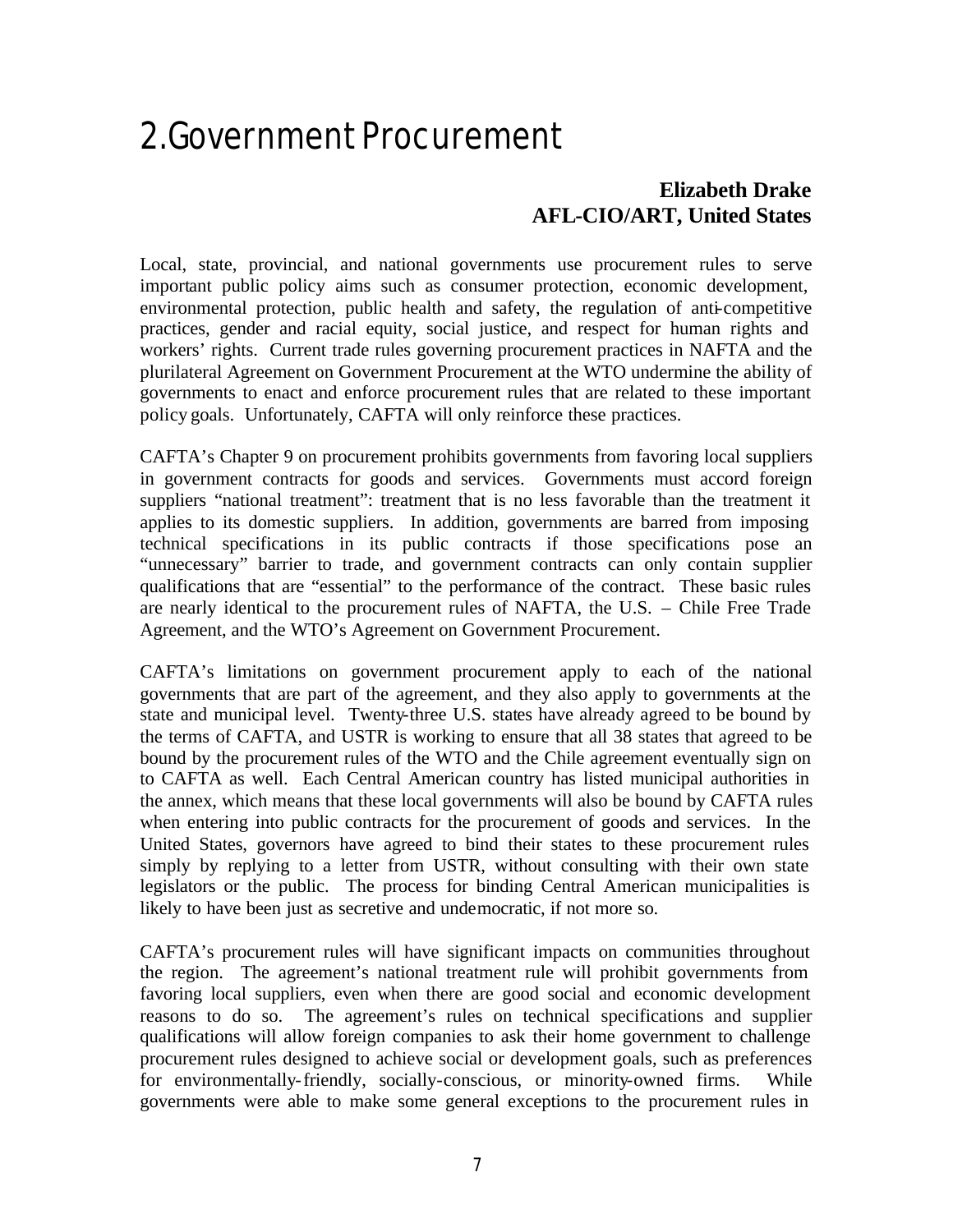Annex 9.1 to the agreement, in practice countries filed such exceptions to varying degrees, leaving many responsible procurement practices vulnerable.

The U.S. filed an exception for set asides on behalf of small and minority businesses, Costa Rica filed an exception for programs on behalf of small, medium and micro enterprises, and Nicaragua filed an exception for such programs if they are created within three years. But El Salvador, Guatemala and Honduras filed no such exceptions. 3 In addition, Costa Rica and Nicaragua excluded procurement related to a variety of public services (electricity, gas and water distribution; public administration and other services to the community as a whole; compulsory social security services; education, health and social services; sewage and refuse disposal; and sanitation and other environmental protection services), while Guatemala only excluded electricity, gas and water distribution, Nicaragua only excluded some transportation services, and El Salvador filed no general exceptions for public services. The U.S. excluded utilities and transportation services, but filed no general exceptions for other important public services like education and health care.<sup>4</sup>

 3 See Section G of Annex 9.1 of CAFTA.

<sup>4</sup> See Section E of Annex 9.1 of CAFTA.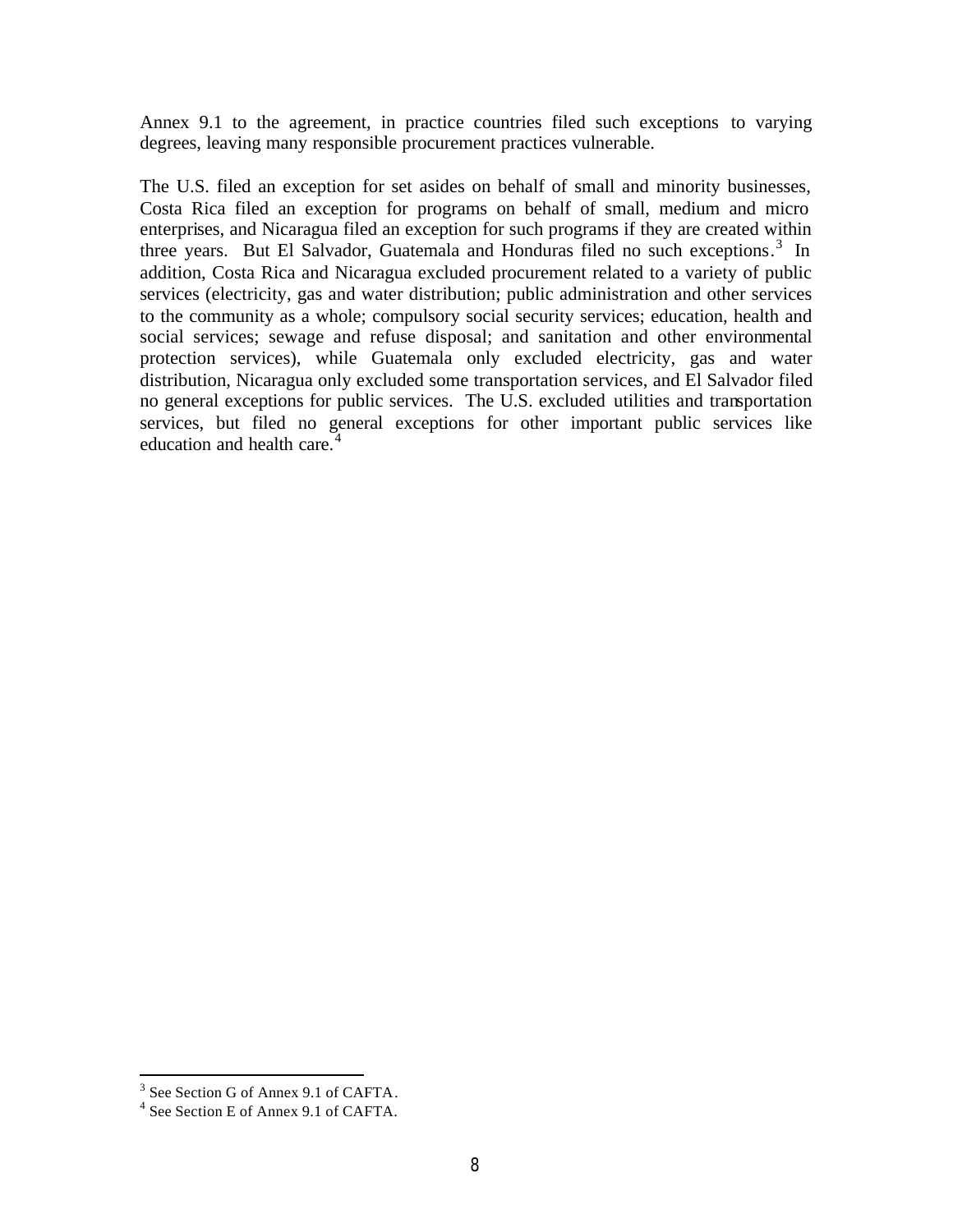## 3.Investment

## **Raúl Moreno CDC and Red Sinti Techan, El Salvador**

#### **The objective: liberalization of investment**

Chapter Ten is intended to liberalize the functions and operations of investments and investors, prohibiting governments from establishing any conditions on investment and requiring governments to grant non-discriminatory treatment to foreign investments and investors, all of which would be ensured through the establishment of an investor-state dispute resolution mechanism.

In this regard, the Chapter applies to the measures that a government establishes on investments, thus setting obligations for state-owned enterprises or governmental authorities delegated by a Party to the Agreement.

#### **A broad definition of investment**

Since the purpose of CAFTA is to eliminate any government regulations on foreign investment or investors, it is not surprising that it includes a broad definition of those terms, making the chapter a kind of "umbrella" that grants ideal conditions to practically any business or person, to the detriment of the possibility that foreign investment could contribute to national economic growth.

The term investor is defined as a company or person who intends to carry out, who is carrying out or who has carried out investment in the territory of one of the countries that are parties to the agreement.<sup>5</sup> This definition grants privileges to all foreign companies and persons with investments, including those who have not invested but who hope to do so.

The definition of investment includes nearly everything: assets owned or controlled by an investor that have the characteristics of investment, such as capital or other resource commitments; the expectation of obtaining profits or benefits; or the presumption of risk. The modalities of investment cover an extensive array of possible forms, including: companies; stocks; bonds; contracts; intellectual-property rights; licenses; authorizations; permits; and tangible or intangible property rights.<sup>6</sup>

 5 Art. 10.28: Definitions, CAFTA.

 $<sup>6</sup>$  Ibid.</sup>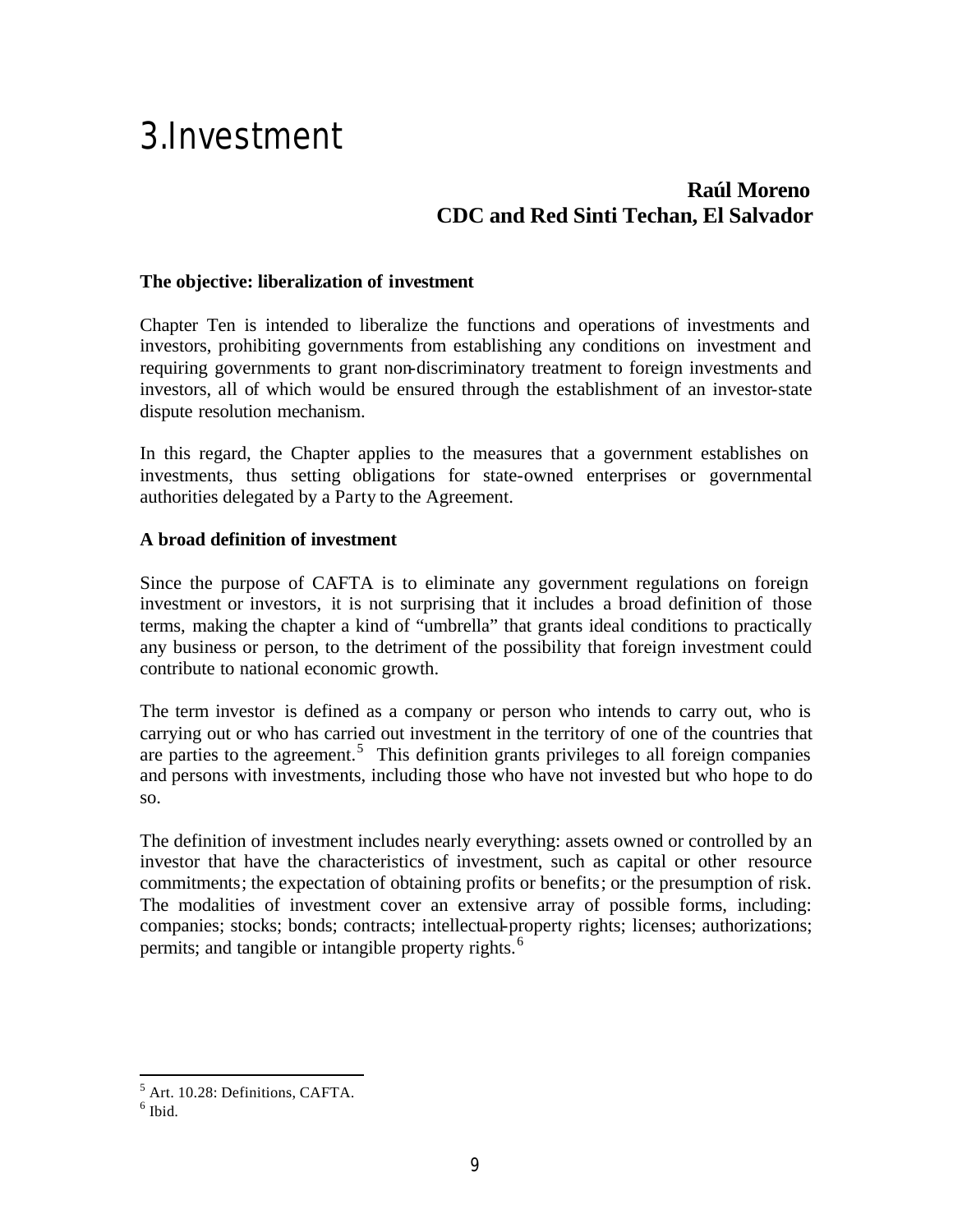#### **Non-discriminatory treatment for foreign investment**

Despite the dramatic differences in levels of development between the U.S. and Central American economies, CAFTA does not provide for Special and Differential Treatment.<sup>7</sup> In fact, it goes beyond the WTO proposals to introduce identical treatment for investors, regardless of their size, competitive capacity or market position.

Two key principles run through CAFTA's investment chapter: National Treatment and Most-favored Nation Treatment. Both of these are designed to eliminate any discrimination against foreign investors, which in practice translates into discriminatory treatment against Central American investors, who have low levels of competitiveness.

National Treatment grants investors – who intend to carry out, who are carrying out or who will carry out – and the investments covered in the definition treatment no less favorable than that granted local investors or investments.<sup>8</sup> However, the chapter also grants Most-favored Nation Treatment, 9 which consists of treatment no less favorable than that granted to investors or covered investments from any other country, even those that are not parties to CAFTA. The benefits under the chapter can be denied, however, if the investor is from a country with which the government does not maintain diplomatic relations. $10$ 

In addition, under CAFTA, National Treatment and Most-favored Nation Treatment principles could be applied to the reprogramming of Central American countries' public debt, those indebted to the United States and the reprogramming of their debts to creditors in general. $^{11}$ 

#### **Prohibition on governments defining national economic policies**

The importance of Foreign Direct Investment (FDI) in the industrialized countries' growth and development<sup>12</sup> confirms that FDI -- if it is based on a national development strategy and is guided by effective regulations – can contribute to the creation of good jobs, transfer of technology, the generation of public revenues, and a favorable balanceof-payments position. However, all of these potential advantages of FDI evaporate within the framework of CAFTA, given the concepts and content of Chapter Ten, which expressly prohibits governments from establishing performance requirements on any foreign investment.

CAFTA establishes that no government can impose or enforce a broad range of performance requirements on a foreign investor or investment.<sup>13</sup> This is a clear violation

 $<sup>7</sup>$  A princip le that, according to the WTO, would grant special privileges to developing countries,</sup> exempting them from compliance with certain standards or granting them preferential treatment.

<sup>8</sup> Art. 10.3, CAFTA.

<sup>&</sup>lt;sup>9</sup> Art. 10.4, CAFTA.

<sup>10</sup> Art. 10.12a, CAFTA.

<sup>&</sup>lt;sup>11</sup> Anexo 10-A, CAFTA.

<sup>&</sup>lt;sup>12</sup> See Chang, Ha-Joon (2002): Kicking away the Ladder, Anthem Press, London.

<sup>&</sup>lt;sup>13</sup> Art. 10.9, Numbers 1 a-g, CAFTA.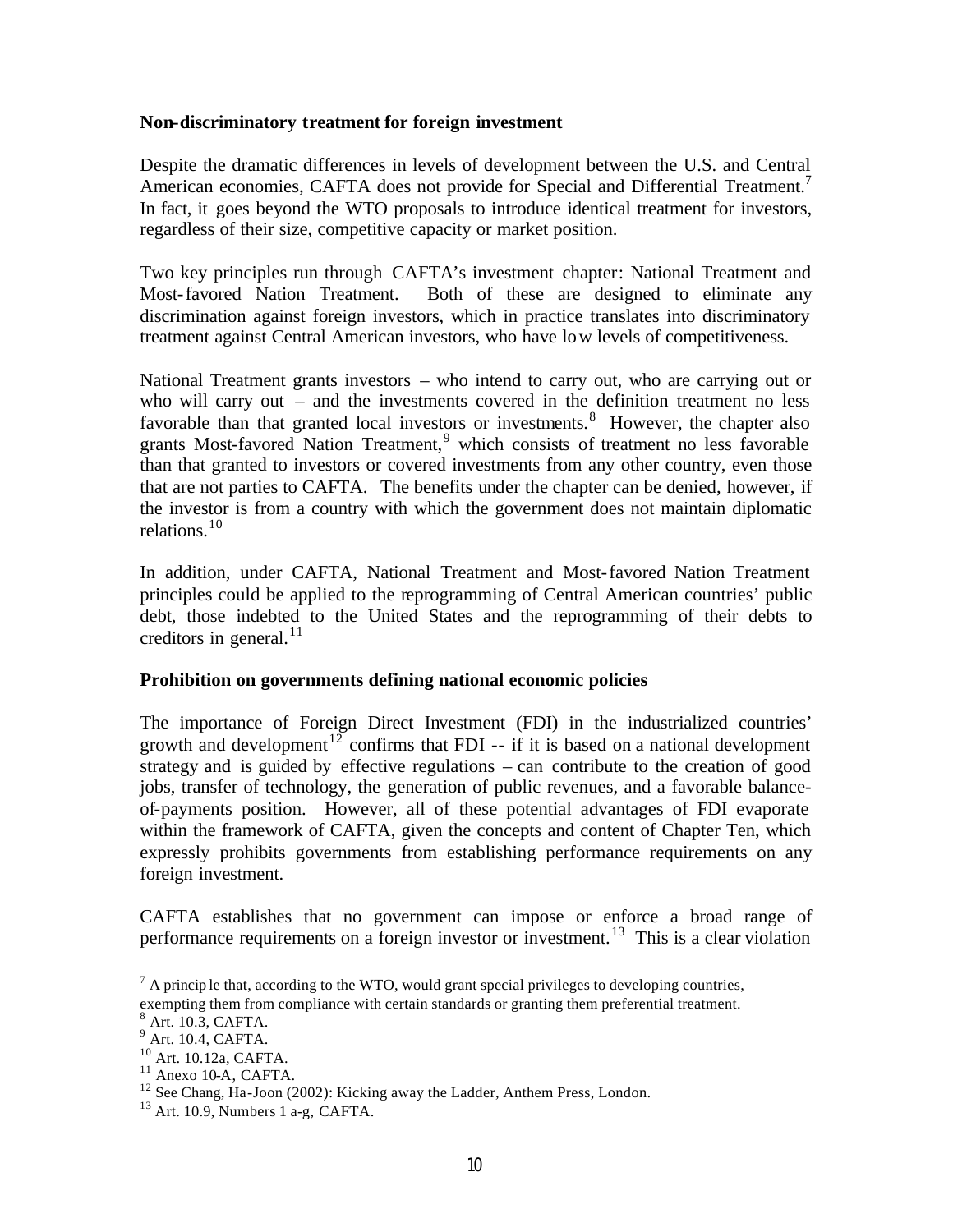of national sovereignty, as it denies governments the right to establish public policies that respond to domestic objectives and priorities.

|             | Governments cannot require investors                                                                                                                                            | <b>National Implications</b>                                                                                                                                                                                                                                                                       |
|-------------|---------------------------------------------------------------------------------------------------------------------------------------------------------------------------------|----------------------------------------------------------------------------------------------------------------------------------------------------------------------------------------------------------------------------------------------------------------------------------------------------|
| a.          | To export a given level or percentage<br>of goods or services, or achieve a<br>given level of level of domestic<br>content.                                                     | Favors imports (supplies and capital goods), thus affecting<br>national production and employment generation.                                                                                                                                                                                      |
| b.          | To purchase, use, or<br>accord<br>a<br>preference to goods produced in its<br>territory or to purchase goods from<br>persons in its territory.                                  | Eliminates the possibility of stimulating national production<br>and establishing linkages between foreign investment and the<br>national productive structure.                                                                                                                                    |
| $c_{\cdot}$ | To restrict sales of goods or services<br>in its territory that an investment<br>produces or supplies.                                                                          | Limits the possibility of granting preferential treatment to<br>national investors and facilitates foreign investors' dominant<br>position in local markets.                                                                                                                                       |
| d.          | To relate in any way the volume or<br>value of imports to the volume or<br>value of exports or to the amount of<br>foreign exchange inflows associated<br>with such investment. | Prevents influencing the definition of tradable flows by<br>foreign investors so as to favor a more positive relation in<br>terms of national exchange. Limits local investment of profits<br>obtained by foreign investors.                                                                       |
| e.          | To transfer a particular technology, a<br>production<br>process.<br>other<br>$\alpha$<br>proprietary knowledge to a person in<br>its territory.                                 | Makes one of the theoretical advantages of FDI – the<br>strengthening of national capacities through technology<br>transfer (know how) -- impossible.                                                                                                                                              |
| f.          | To supply exclusively from<br>the  <br>territory of the Party the goods or<br>services it produces.                                                                             | Opens the door to monopolistic market management, in spite<br>of the principle of "promoting open competition". This<br>contributes to greater concentration of national markets, with<br>the aggravating factor that the foreign investment will tend to<br>occur in the area of public services. |

#### **Prohibitions on government regulation of on investment**

*Source: Drawn from Art. 10.9, No. 1, subsections a, b, c, d, e, f, g, CAFTA.*

On environmental matters, Chapter Ten subordinates the application of any environmental measure to the provisions in CAFTA on investment: nothing in the chapter prevents a Party from adopting, maintaining or enforcing measures **"consistent with this Chapter** that it considers appropriate to ensure that investment activities in its territory are undertaken in a manner sensitive to environmental concerns."<sup>14</sup>

Only when measures under question do not constitute disguised restrictions on trade or foreign investment, or are not applied arbitrarily or unjustifiably – although the CAFTA text does not define mechanisms to determine that – will they not be interpreted as impeding a Party from maintaining environmental measures.<sup>15</sup>

 $\overline{a}$ <sup>14</sup> Art. 10.11, CAFTA.

<sup>15</sup> Art. 10.9, 3c, CAFTA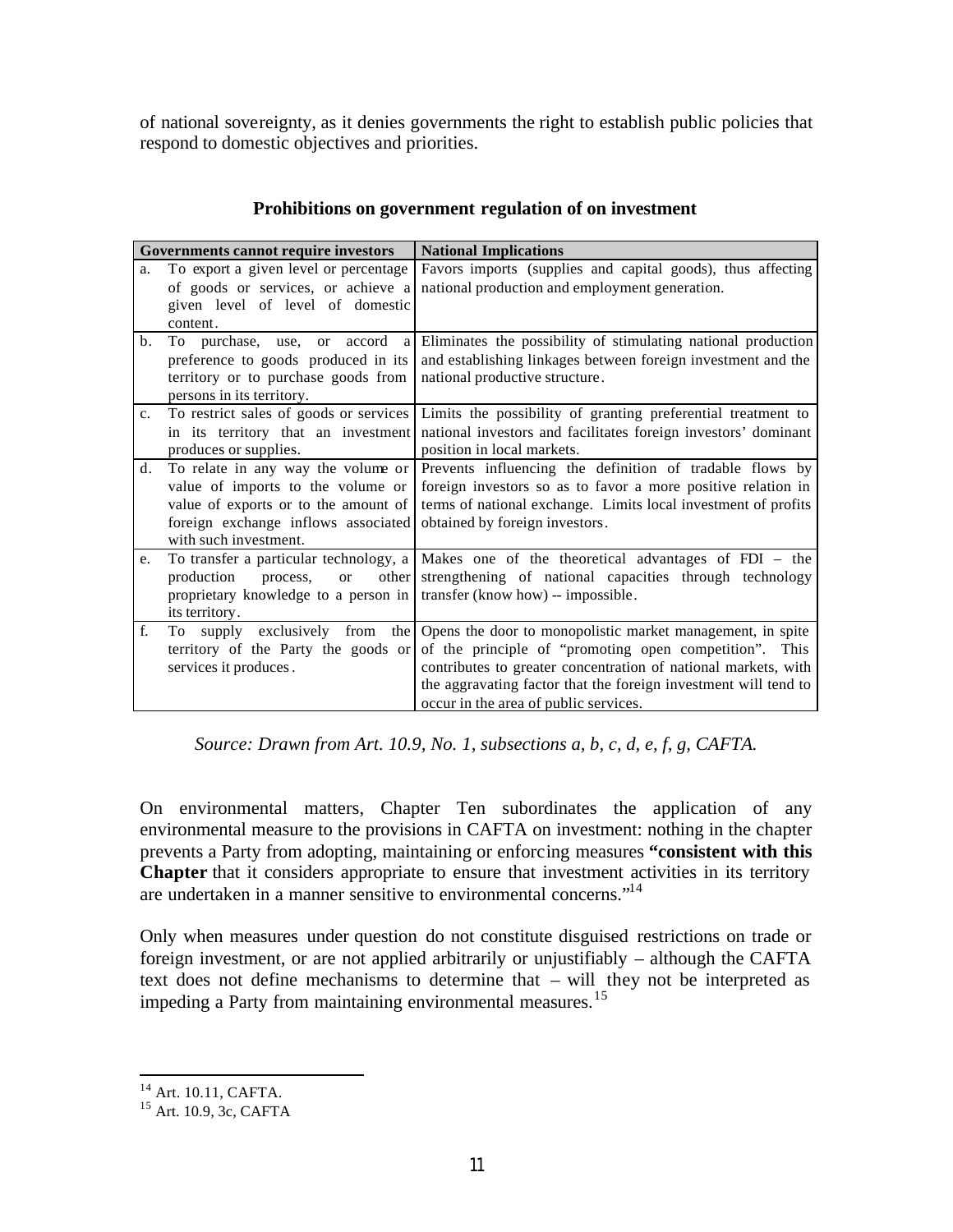#### **Indirect expropriation: a new form of plunder**

CAFTA reproduces a new form plunder by transnational corporations that was introduced in the North American Free Trade Agreement (NAFTA), Bilateral Investment Treaties  $(BITS)^{16}$  and in the draft text for the Free Trade Area of the Americas (FTAA) through the prohibition of indirect expropriation. This provision allows foreign investors bring complaints to international tribunals against any government implementing public policies that, in the judgment of the foreign investor, could affect the non-existent profits they project to receive in the future.

CAFTA will generate greater uncertainty for countries in the region, since up to now only Honduras has implemented a Bilateral Investment Treaty with the United States. El Salvador and Nicaragua have signed BITs, but they have not been ratified, and Costa Rica and Guatemala have not even signed them.<sup>17</sup> This means that currently only Honduras could be sued under the BIT's investor-state clause, but if CAFTA is implemented, all five countries would be obliged to comply with that mechanism, something that has been extremely controversial in the countries where it already exists.

The chapter prohibits direct expropriation, which includes nationalized investments or those directly expropriated through the formal transfer of title or outright seizure, as well as indirect expropriation, which is defined as acts by a government that have an equivalent effect to direct expropriation without formal transfer of title or outright seizure.<sup>18</sup>

Indirect expropriation has proven to be an effective concept for transnational corporations to legally challenge governments that, through their public policies, have established environmental, fiscal and social regulations  $19$  on their activities that have been interpreted by the transnational corporations as **government actions that interfere with their investment-backed expectations**,<sup>20</sup> and, in consequence, acquire the form of indirect expropriation.

Compensation under this clause includes payment for the "fair market" value at the time of the expropriation plus interest at a commercially reasonable rate for that currency. Moreover, if the fair-market value is not denominated in a currency that is "freely

<sup>&</sup>lt;sup>16</sup> The BITs are equivalent to an FTA only in the Investment Chapter, as they are bilateral treaties designed to liberalize investment and also include investor-state clauses. This is a mechanism parallel to the FTAs and the FTAA designed to advance the provisions in the old Multilateral Agreement on Investment (MAI) to eliminate any government regulations on foreign investment.

 $17$  See http://www.state.gov/e/eb/rls/fs/22422.htm.

 $18$  Annex 10-C, Numbers 3 and 4, CAFTA.

<sup>&</sup>lt;sup>19</sup> There have been at least 28 cases presented to ICSID and UNCITRAL in which transnational corporations have presented cases against the Mexican, Canadian and U.S. governments, based on NAFTA's provisions on indirect expropriation in its Investment Chapter. The majority of those cases have had favorable results for the transnational corporations. See Public Citizen (2002) *El Ataque contra la Democracia: el historial del Capítulo XI del TLCAN sobre inversiones y las demandas judiciales de empresas contra gobiernos*, Washington.

<sup>20</sup> Annex 10-C, Art 4a, CAFTA.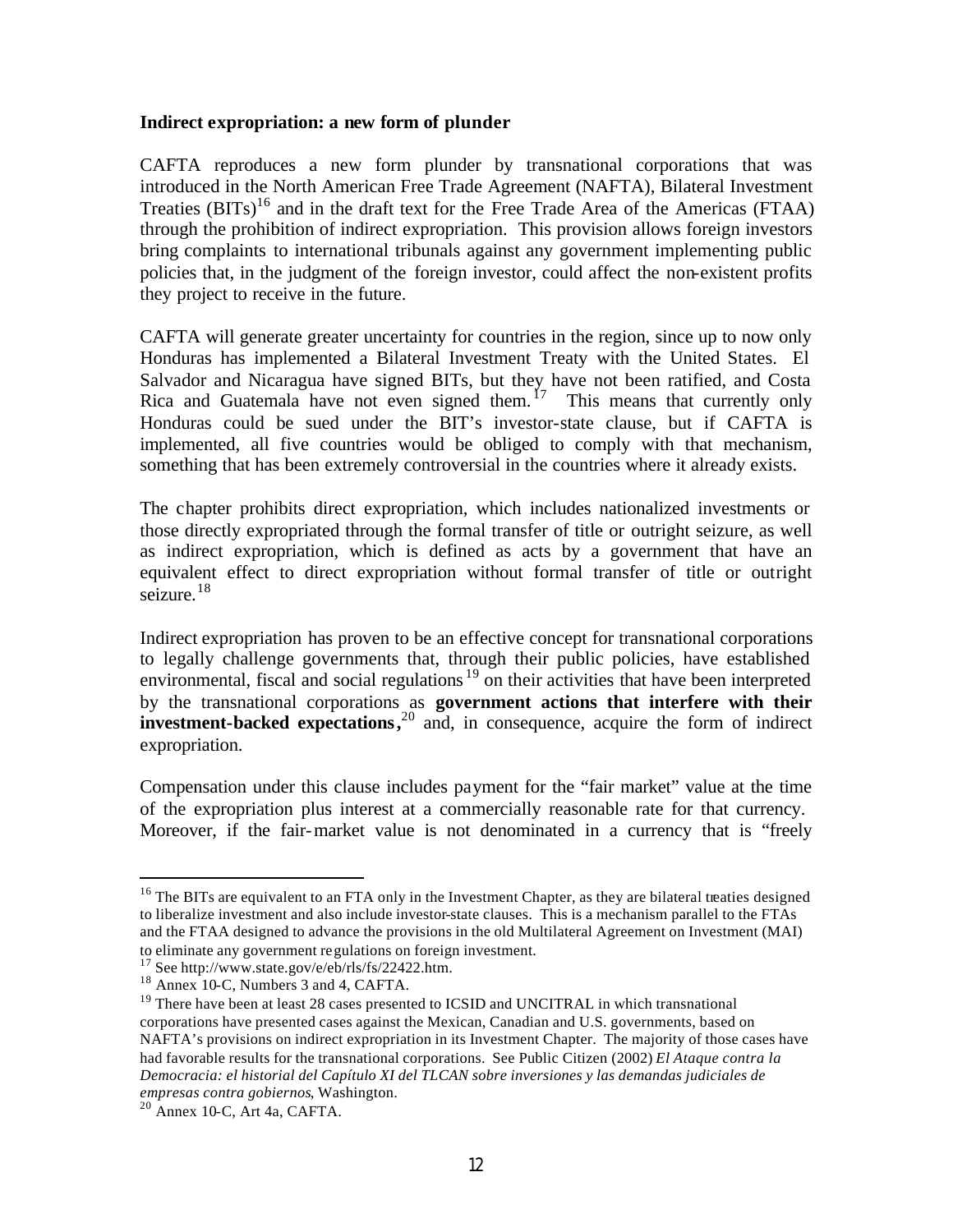usable", the compensation paid will be converted to the currency of payment at the market exchange rate prevailing on the date of payment.<sup>21</sup>

In addition, every country in the Agreement must permit all transfers relating to an investment to be made freely and without delay into and out of its territory. These include contributions to capital, profits, dividends, capital gains, interest, and payments, including those arising out of a dispute.<sup>22</sup>

#### **Dispute resolution: mechanisms administered by transnationals**

Within the framework of dispute resolution, Chapter Ten establishes the International Center for the Settlement of Investor Disputes (ICSID), which is attached to the World Bank, and the United Nations Commission for International Trade and Law (UNCITRAL, an UNCTAD agency) as the appropriate venues for arbitration.<sup>23</sup>

The mechanisms for dispute settlement establish supranational tribunals made up of private arbitrators, who are selected by the Parties from a list of technocrats. These arbitration bodies infringe on the administration of justice established by nations and by State sovereignty. There have been at least 28 cases presented by transnational companies at ICSID and UNCITRAL against the United States, Canada and Mexico under NAFTA's investment chapter. The majority of the decisions in these cases have been in favor of the corporations, although it is worth noting that none of the cases presented to date has resulted in a decision against the United States.  $24$ 

| <b>Investor</b>      | <b>Venue/Damages</b>             | <b>Issue/Status of case</b>                                                                                                                                                                                                                                                        |
|----------------------|----------------------------------|------------------------------------------------------------------------------------------------------------------------------------------------------------------------------------------------------------------------------------------------------------------------------------|
| Ethyl<br>4/14/97     | <b>UNCITRAL</b><br>\$201 million | U.S. chemical company challenges a Canadian environmental<br>regulation that prohibited the use of the gasoline additive MMT used by<br>the company. Case settled. Ethyl wins \$13 million.                                                                                        |
| Metalclad<br>1/13/97 | <b>ICSID</b><br>\$90 million     | U.S. company challenges decision by Mexican municipality in<br>Guadalcazar, San Luis Potosi, to deny permission for the construction<br>of a toxic-waste dump, and declares the site an ecological reserve in the<br>hands of the state government. Metalclad wins \$15.6 million. |
| Karpa<br>4/17/99     | <b>ICSID</b><br>\$50 million     | U.S. cigarette exporter challenges Mexican government's refusal to<br>rebate export taxes. Karpa wins \$1.5 million.                                                                                                                                                               |

#### **Three cases that demonstrate privileges granted to transnationals<sup>25</sup>**

 $\overline{a}$  $^{21}$  Art. 10.7, CAFTA.

 $22$  Art. 10.8, CAFTA.

<sup>&</sup>lt;sup>23</sup> Section B: Investor-State Dispute Settlement

<sup>&</sup>lt;sup>24</sup> Public Citizen, Op. Cit.

<sup>&</sup>lt;sup>25</sup> Based on information in Public Citizen report.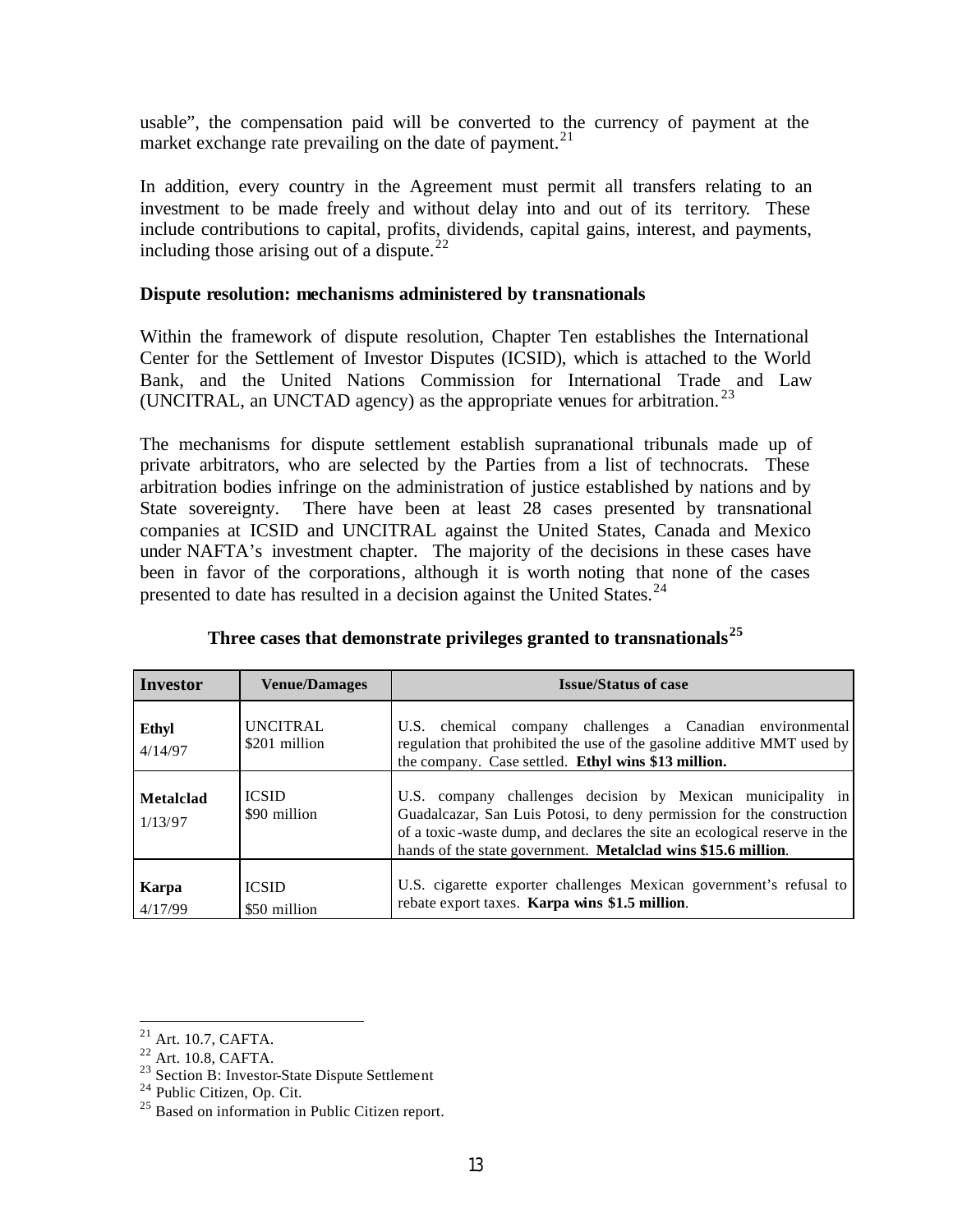## 4. Services

## **Raúl Moreno, Ricardo Salazar and José María Villalta CDC and Red SINTI TECHAN, El Salvador Pensamiento Solidario, Costa Rica**

#### **CAFTA Goes Beyond WTO GATS Accords**

All of standards established in this chapter are covered in the General Agreement on Trade in Services (GATS) in the WTO, which is applicable to all Central American countries. Nevertheless, the obligations acquired under CAFTA by the Central American governments on the liberalization and deregulation of public services and any other activity considered to be a "service" far exceed the commitments that those countries have agreed to under the GATS framework. This further reduces the governments' ability to exclude activities considered essential to national development from the provisions in the agreement.

All of the provisions in this chapter and in the articles on "Non-Conforming Measures" apply to measures carried out by governments of central, regional or local authorities, as well as non-governmental institutions in the exercise of authority delegated by governments or central, regional or local authorities.

The chapter requires governments to grant foreign companies non-discriminatory treatment, ensure access to service markets, and to be transparent in the development and application of regulations.

In spite of the fact that Chapter 11 refers specifically to cross-border trade in services, there are others sections in CAFTA that regulate matters related to this issue, such as the chapters on government procurement, investment, telecommunications and financial services, among others. In this regard, the implications of this agreement on the liberalization of services – and the privatization of public services – can only be fully understood to the degree that the analysis also includes these others sections.

#### **In CAFTA, all services are objects of trade**

The lack of definition of services in the text of the agreement leaves open the determination of which activities would be covered by the obligations imposed by the provision in the chapter. This omission requires recourse to the GATS definition,  $^{26}$ which has been questioned for its excessively broad and ambiguous nature.<sup>27</sup>

 $26$  Art. I.1.3, sections b and c.

 $27$  In fact it is a circular definition: "b) The term 'services' includes all services in any sector, except those services supplied in the exercis e of governmental authority." In turn, the concept of "services supplied in the exercise of governmental authority" is defined as any service "that is not supplied under commercial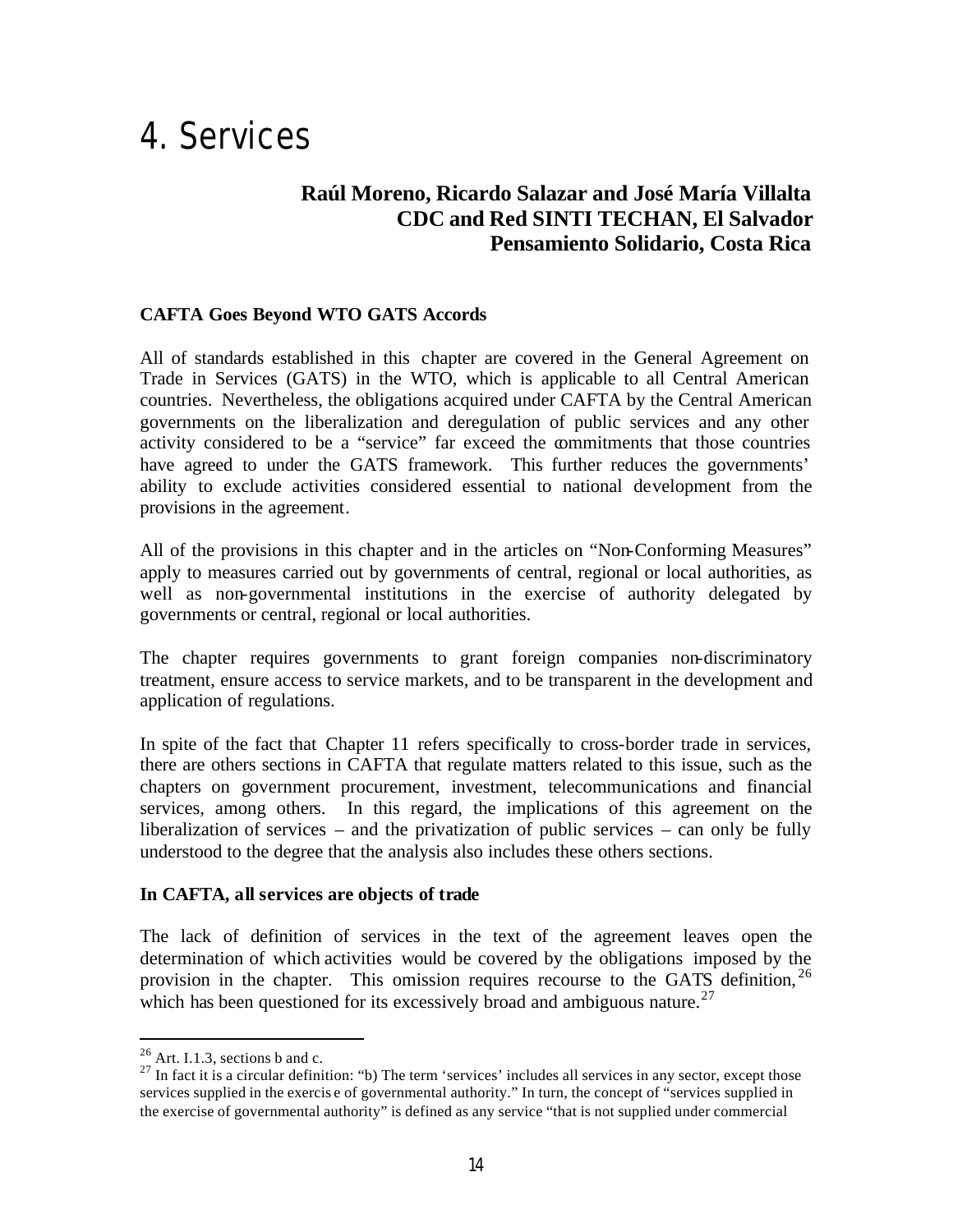Some observers have noted that, "GATS covers virtually all actions, rules or regulations that have a direct or indirect effect on trade in services. As recognized by the WTO, GATS defines trade in services in such a general manner that it becomes directly relevant for many areas of regulation that traditionally were not affected by the rules of multilateral trade. The inclusive nature of GATS threatens to seriously limit the capacity of national governments to carry out actions or policies in the pursuit of social, environmental or development priorities."<sup>28</sup>

The absence of a clearly delineated definition of what is considered a service implies that any activity that could eventually be the object of commercial exploitation, regardless of the current legal framework, could be governed by the regulations contained in this chapter. In fact, in CAFTA such sensitive issues as bioprospecting on national biodiversity, hunting and sport fishing, concessions in a maritime-terrestrial zone or petroleum exploration are considered "services". <sup>29</sup>

#### **Liberalization and deregulation as the general rule**

CAFTA rescinds governments' authority to regulate and limit the number of providers of a service by prohibiting the adoption of measures designed to achieve that goal "whether in the form of numerical quotas or the requirement of an economic needs test." $30$ 

The provisions in CAFTA would therefore substitute for decisions that should be subjected to analysis – for each concrete case – of the social, economic or cultural objective that are at stake. It would also generalize a huge number of restrictions and limitations on the capacity of the state to regulate and control the development of activities carried out in its territory and to orient them so that they are compatible with national interests, when the exercise of those powers is considered to be disadvantageous for the interests of foreign service providers.

For example, CAFTA would prohibit requiring service providers to have representation in the country so that they can be held responsible for their actions (Art. 11.5) or to regulate the kind of legal entity by which these providers are set up in the country (Art. 11.4.b). While it is true that some of these obligations are already contemplated in the GATS, CAFTA would considerable broaden and extend them, as described in the box on page 16.

conditions or in competition with one or many service providers." This formulation is reproduced in Article 11.1.6 of the Agreement. In practice, this conception will only exclude those government functions that are not susceptible to commercial exploitation such as the powers of the empire.

<sup>&</sup>lt;sup>28</sup> Citizens' Network on Essential Services. "Los servicios públicos en peligro: El GATS y la agenda privatizadora." In *Los pobres y el mercado. Informe Social Watch.* 2003. p. 16.

<sup>&</sup>lt;sup>29</sup> See Annex 1: Services/Investment Non-Conforming Measures. Schedule of Costa Rica.

<sup>30</sup> Art. 11.4.a.i. CAFTA.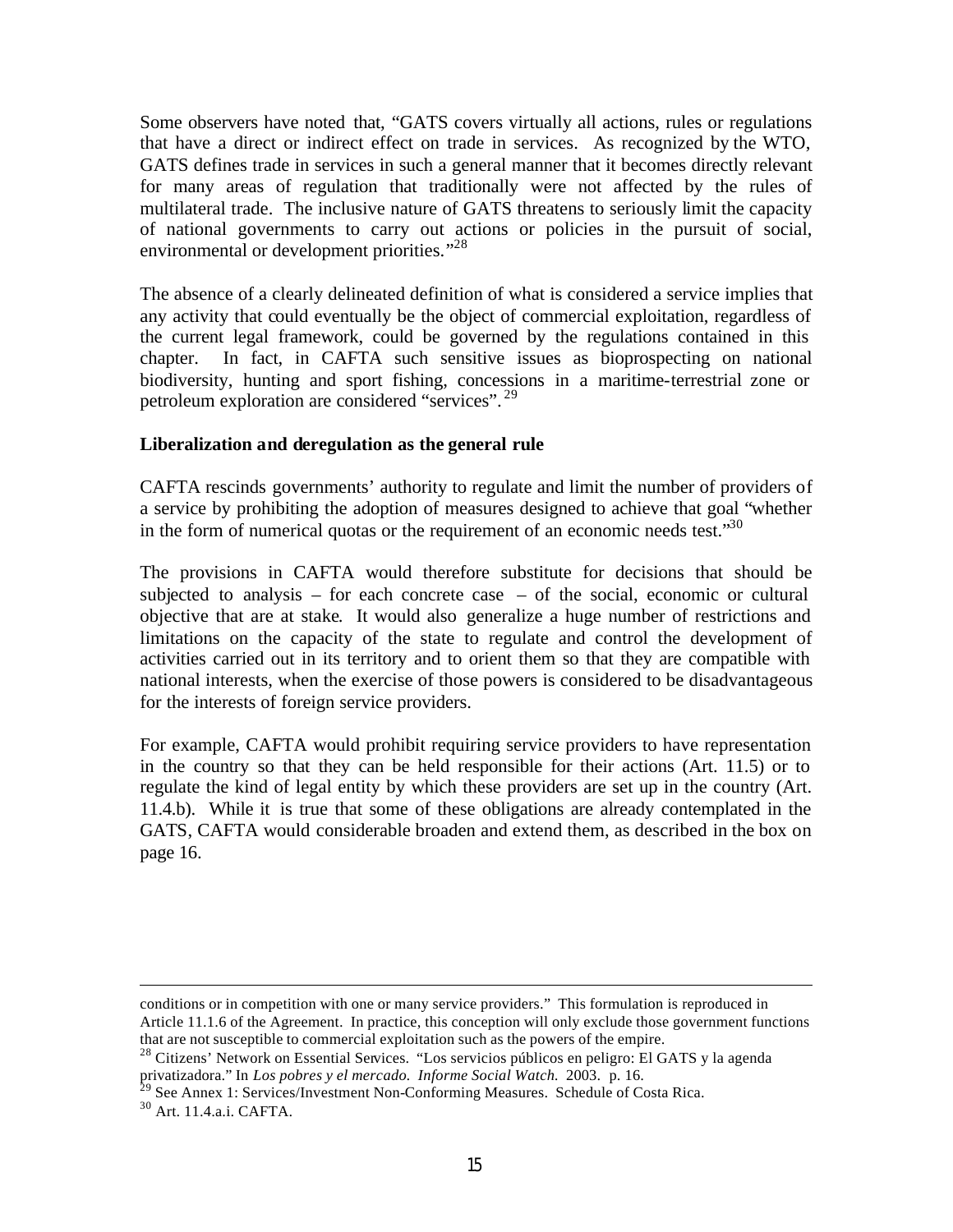#### **Specific commitment to privatize postal services**

The governments included a specific agreement on **express delivery services.** <sup>31</sup> They commit not to adopt or maintain any restrictions on express delivery services that are not already in place on the date the agreement is signed. In addition, the Central American governments state that they have no intention to direct revenues from their postal monopolies to benefit express delivery services.

This chapter includes the liberalization of the letter delivery, so that transnational companies providing "express delivery" services would benefit from national treatment and most-favored nation treatment, jeopardizing the operations of and employment in the state-owned enterprises and national-private companies that up to now have not had internationally acceptable levels of competitiveness.

As a precedent, the U.S. express delivery company United Parcel Services (UPS) has sued the Canadian government for US\$160 million in a case presented under NAFTA's investor-state clause at UNCITRAL. UPS claims discriminatory treatment because the Canadian postal service's parcel delivery service receives subsidies, as it is a public service that operates as a monopoly, and, according to UPS, it should not be allowed to compete in the supply of messenger and parcel delivery services.<sup>32</sup>

Under Title 39 of the United States Code, an independent government agency determines whether postal rates meet the requirement that each kind of mail bear the direct and indirect cost attributable to it, plus the portion of all other costs that the U.S. Postal Service reasonably assigns to that class or type of mail.

#### **From a system of specific commitments to "negative lists"**

 $\overline{a}$ 

The U.S. government has highlighted certain achievements in the CAFTA negotiations, among them that, "The Central American countries will accord substantial ma rkets access across their entire services regime, subject to very few exceptions, using the so-called 'negative list' approach."<sup>33</sup>

 $31$  Express delivery services are defined as the collection, transport, and delivery of documents, printed materials, parcels and/or other goods on an expedited basis, while tracking and maintaining control of these items throughout the supply of the service. Express delivery services do not include air transport services, services supplied in the exercise of government authority, and maritime transport services.

<sup>32</sup> Public Citizen, (2002) *El Ataque contra la Democracia: el historial del Capítulo XI del TLCAN sobre inversiones y las demandas judiciales de empresas contra gobiernos*, Washington., p. 14-16.

<sup>&</sup>lt;sup>33</sup> Office of the U.S. Trade Representative, "Free Trade with Central America. Summary of the U.S.-Central America Free Trade Agreement". p. 3. www.ustr.gov.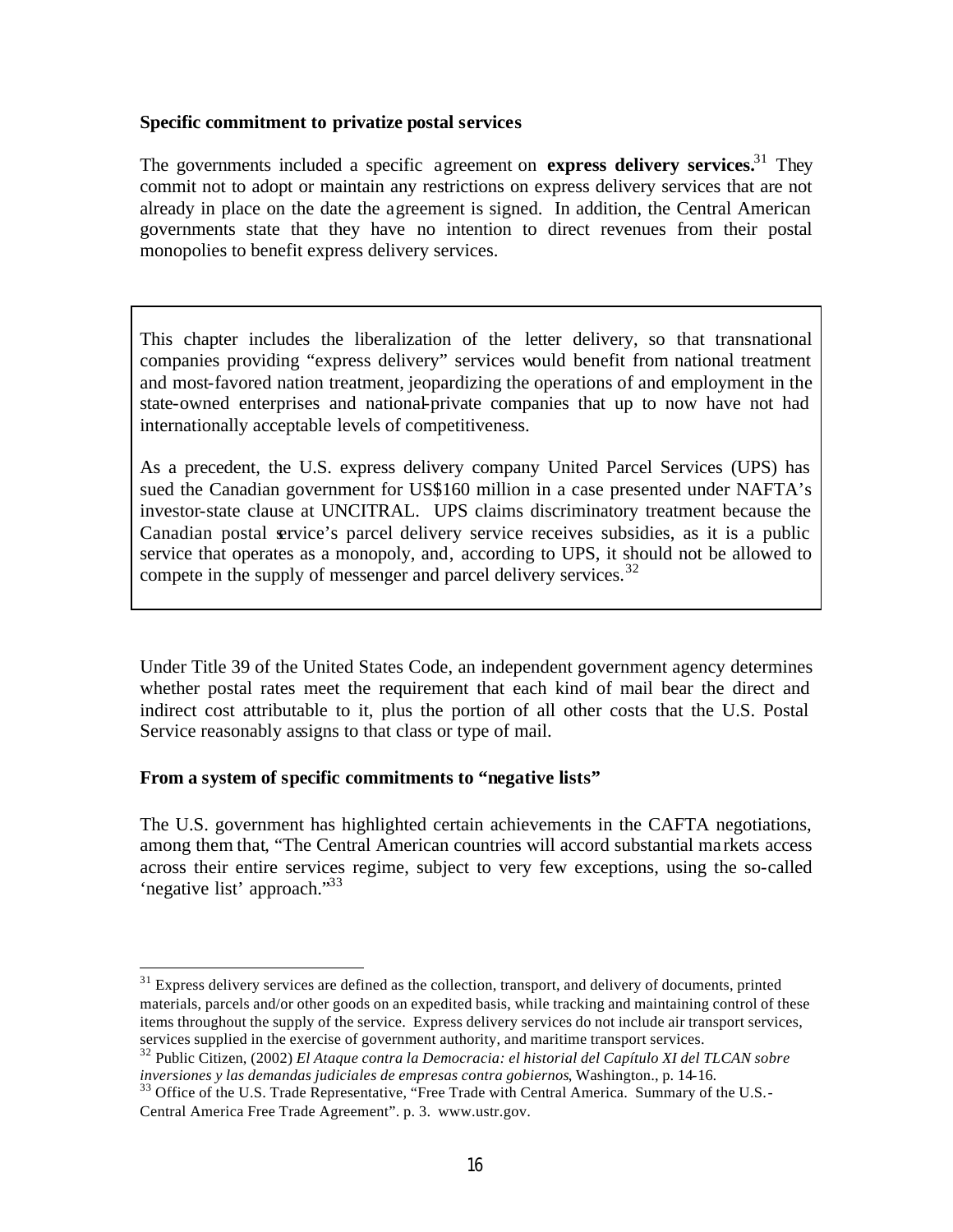Clearly, one of the touchiest issues in this chapter is the radical change in the procedures to determine which activities or services from each country will be subject to the provisions in the agreement, and, which sectors will be exempted from compliance with the obligations they impose. This procedure also implies defining which national standards or dispositions that are incompatible with the obligations in the agreement (called "non-conforming measures") can remain and which must be modified or eliminated.

The current system is contained in the GATS (Arts. XVI, XVII and XVIII), according to which countries assume "specific commitments" to liberalize and deregulate **only** those sectors or activities that are explicitly included in the lists in annexes to the agreement, so that commitments made in the GATS do not apply to any other service or activity not specifically listed. However, under CAFTA, a "negative list approach" is utilized, which means that the obligations in this chapter and the investment chapter **are applicable to all services** – whether or not they are mentioned in the agreement – with the sole exception of those that are explicitly included in the lists in the annexes of exclusions and only for those obligations which are explicitly listed as not applicable (Art. 11.6).

In other words, if a service is not on this list of exclusions, it is assumed to be covered by the obligations for liberalization and deregulation described in the agreement. If it is included in the list, it is only exempted from the application of those obligations that are explicitly described.<sup>34</sup>

The implications of this modification are profound. It means that all national standards related to a service that are not explicitly listed should "conform" with the obligations imposed under CAFTA, and if they are not, they could be denounced by other Parties as violating the accord.

Besides the serious impact on governments' regulatory capacity, this also promotes a grave situation of legal insecurity among national authorities and in the population in general on CAFTA's real implications, since the interpretation of compatibility or noncompatibility of a national standard with the terms of the agreement will be decided by the supranational dispute-resolution bodies created within the framework of the accord.

In spite of the fact that CAFTA could oblige governments to modify all incompatible measures in national legislation that are not listed in the annexes of "non-conforming measures", the signing countries have agreed to an extremely brief period with many conditions for adding new measures to those annexes. While the GATS provided for a period of five years for countries to define their lists of specific commitments, CAFTA only granted Central American countries until 25 Mach 2004 to add new measures to the list of exclusions in Annex No. 1.

 $34$  In regards to this last point, this also modifies the current system, since countries currently still have a slightly greater margin of flexibility to pass national laws that respond to their own needs, since they are allowed to leave measures that could eventually turn out to be incompatible as "unconsolidated", thus opening the possibility that new measures would be proposed in the future. See Law No. 7475, Annex, "List of Specific Commitments".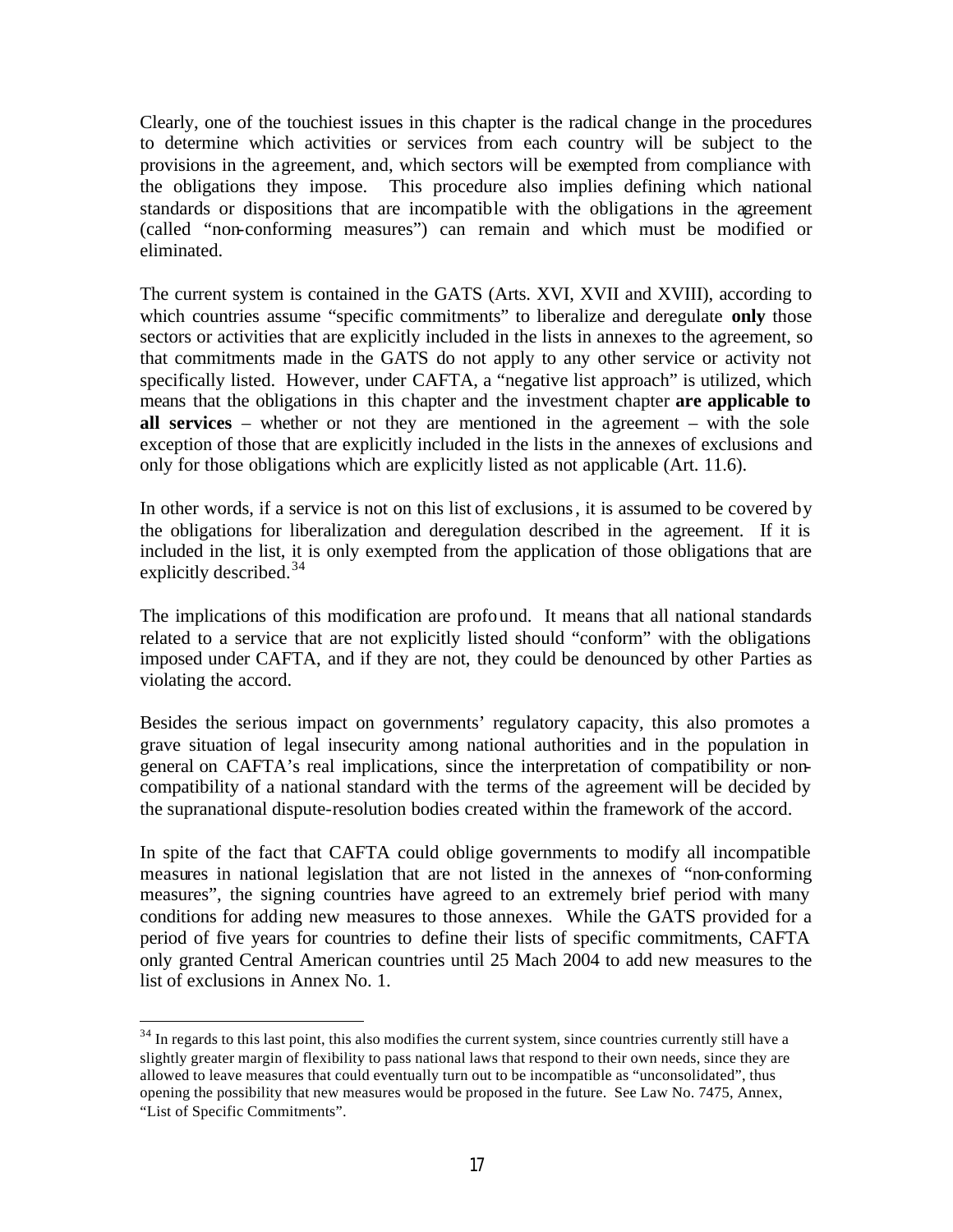Moreover, this possibility is subject to two restrictions: a) changes to agreements on important sectors are not permitted, including "computer services, construction, energy services, professional services, land transportation, audiovisual, telecommunications, urgent delivery services, among others; and b) a measure can only be added if all parties agree.

#### **Implications of the services chapter**

There is no doubt that CAFTA creates the conditions for the liberalization of services and, in particular, the privatization of public services. The "negative lists" trick and the opening of government procurement will enable transnational corporations to gain access to the provision of public services, displacing the state (ministries, municipal governments and state-owned enterprises) through services concessions.

The liberalization of public services included in CAFTA presents an enormous risk for the population, as it opens the door to private companies providing essential public services, access to which are inalienable human rights. In the regard, it is crucial that the state maintain the ability to guarantee the population's right to universal access to those basic services, as well as consumer protection, which would require excluding those services from CAFTA or any other trade agreement.

This chapter also jeopardizes employment at those national service companies – both public and private – that operate in this area. Nevertheless, the text proposes that governments encourage the relevant agencies in their respective territories to develop mutually acceptable standards and criteria (examinations, experience, conduct and ethics, among others) for the granting of licenses and certificates to providers of professional services.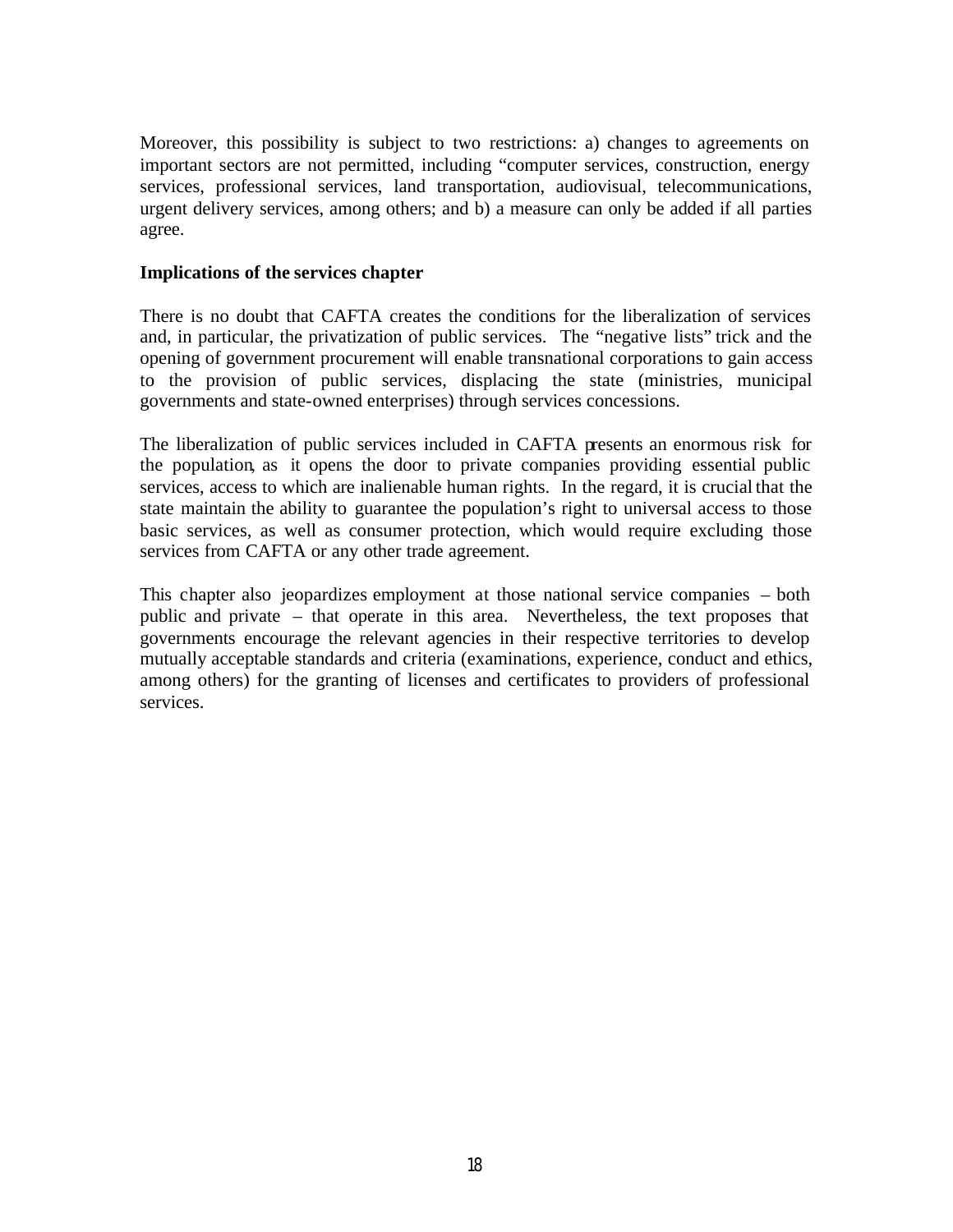#### **The total privatization of telecommunications in Costa Rica**

Annex 13 of CAFTA, if implemented, would lead to the rushed and complete opening of the Costa Rican telecommunications market, to the detriment of ICE and to the direct benefit of U.S. transnational corporations. It establishes discriminatory treatment against national operators, requiring them to make all of their infrastructure available to foreign companies, only charging for the maintenance of operations, while the companies use those resources to reap huge profits.

Although the governments have publicized the "selective" opening of the sector, the text proposes "complete opening" to include "mobile wireless services" ("voice, data and/or broadband services…using mobile or fixed terminal equipment…"), which implies the liberalization of fixed telephone services through fixed wireless terminal equipment. This means that the three most profitable and strategic sectors of telecommunications are being delivered to the U.S. transnationals: **cellular telephones** (which generate the majority of ICE telecommunications revenues); **internet** (which is the fixed telephone service in the immediate future); and private business networks (which is the most profitable aspect of international communications, representing some 70 percent of the National Telecommunications System income).

There is nothing in the text that ensures the existence of subsidies and services at cost to users, which will mean an increase in rates paid by consumers.

The discrimination is of such magnitude that, if ratified, CAFTA could shut down the ICE in a short time, and in the future, telecommunications would not be accessible to the majority of the population, but only to a privileged minority.

This would transform the country's model of solidarity development, given the impossibility of providing a public servic e at cost or the use of crossed subsidies to guarantee universal access to the population.

#### **Frente Interno de Trabajadores (FIT-ICE)**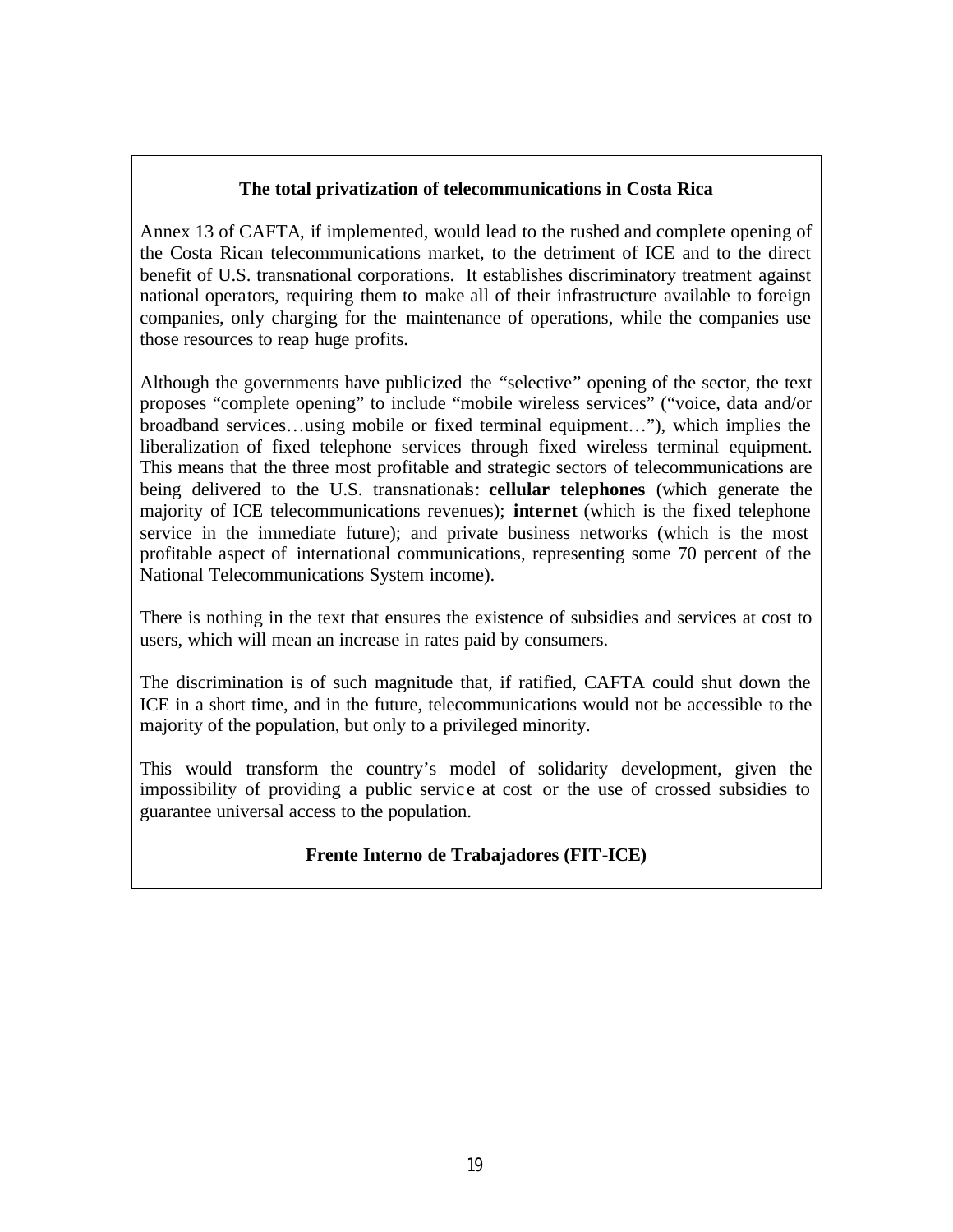# 5. Intellectual Property

Given the multiple implications of intellectual-property rights on people's lives, this section includes two analyses of CAFTA's Intellectual Property Rights Chapter, one on the agreement's potential repercussions on food production – through control over seeds – and biodiverisity, and a second section on the implications of the intellectual-property provisions in CAFTA for the production of medicines, highlighting the clear violation of the population's right to access to medicines.

## 5.1 THE CASE OF SEEDS

### **Silvia Rodríguez Cervantes Red de Coordinación en Biodiversidad/Encuentro Popular, Costa Rica**

#### **The importance of traditional agriculture**

It is estimated that some 1.4 billion people in the world depend on seeds produced in their fields for subsistence and local commerce. This is true for 90 percent in the Sub-Saharan countries and 70 percent in India.<sup>35</sup> Although to a lesser degree, farmers in industrialized countries also keep seeds to use the following season instead of purchasing them.<sup>36</sup> Actions to preserve, reuse, exchange and freely sell seeds are rights that farmers have enjoyed since the inception of agriculture some 10-12,000 years ago.

#### **Traditional production of seeds could be controlled by intellectual property rights**

The value of the global seeds market has been estimated at US\$30 billion a year and is expected to rise to US\$90 billion in the near future. It is economically important to the seeds industry to control the enormous niche for production and sales that is still out of its control. One way to achieve this goal is to establish legal systems related to intellectual property rights that restrict the reuse, exchange and innovation of seeds saved by farmers. In addition to taking away farmers' control over their means of production, these new rules transform those traditional activities into illegal acts, with penalties including prison time.

#### **Patents on essential food crops**

 $\overline{a}$ 

There are patents on some varieties or even the genetic characteristics of five essential food crops – rice, wheat, corn, soybean and sorghum. Six multinationals – Aventis, Dow, DuPont, Mitsui, Monsanto and Syngenta – control nearly 70 percent of those patents. These and other crops are covered not by one but by many dozens of patents. For

<sup>&</sup>lt;sup>35</sup> Lather Venkatraman, "Hike research spend in seed technology: Rabobank report", Hindu Business Line, Mumbai, 25 March 2002. www.blonnet.com/bline/2002/03/25/stories/2002032500240700.htm. Cited in GRAIN. (2003). **Farmers' Privilege Under Attack.** www.grain.org

<sup>36</sup> See, for example, Alvaro Toledo, "Saving the seed: Europe's challenge", **Seedling**, GRAIN, Barcelona, April 2002. http://www.grain.org/seedling/seed-02-04-2-en.cfm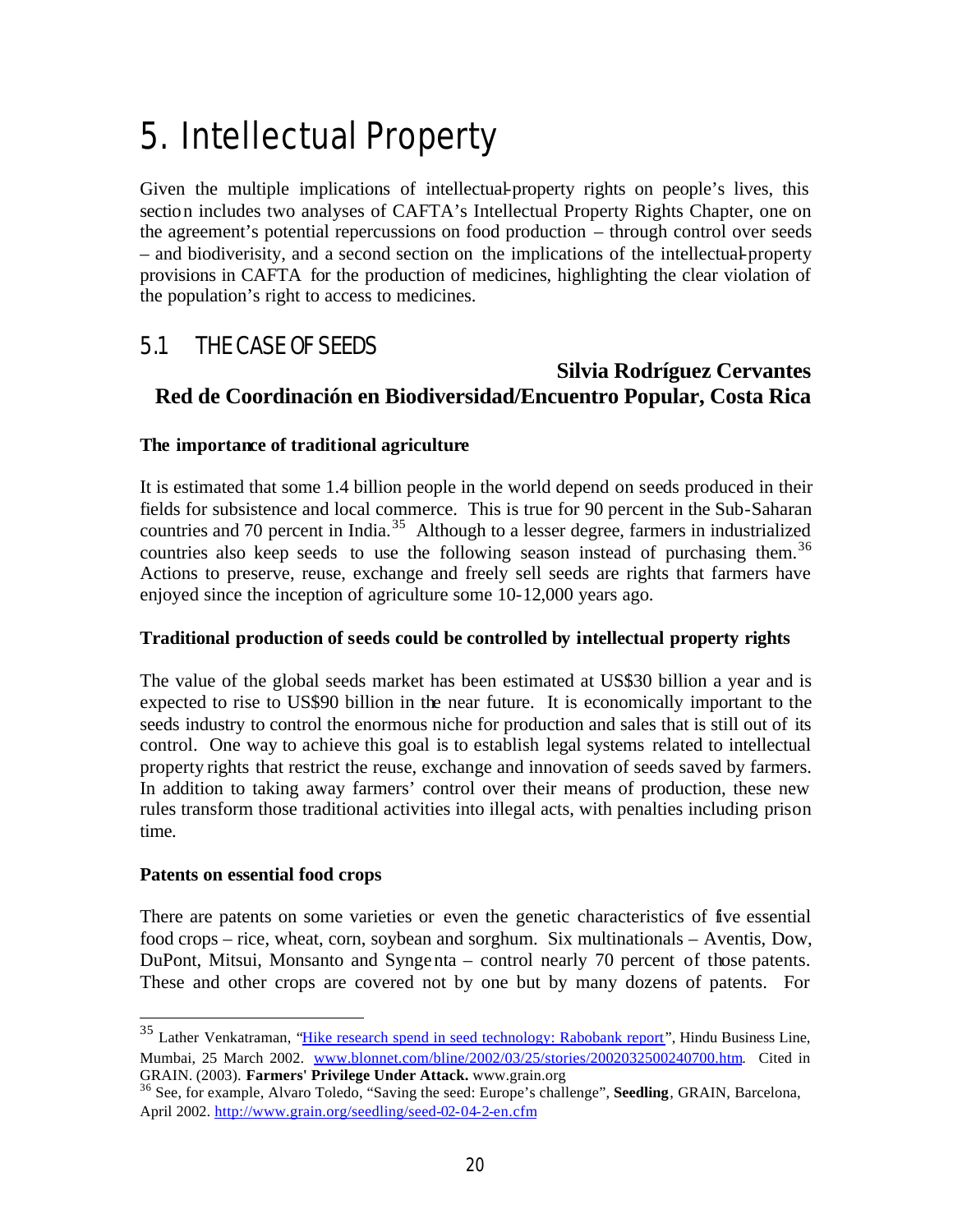example, so-called golden rice, which was genetically transformed to include vitamin A, is the object of some 30 patents granted to different companies or persons, so that those who want to produce it must obtain licenses from each of the owners of these various patents.<sup>37</sup>

#### **Conditions in the 1977 Monsanto contract to license farmers to use its patented soybean seed<sup>38</sup>**

The farmers CAN: use the soybean seed that contains the Roundup Ready gene, which is purchased under this contract to be planted ONCE AND ONLY ONCE (emphasis added) to harvest soybean.

The farmer CANNOT, among other things, save any of the seeds produced by plants grown from the seeds purchased with the purpose of using them as seeds or selling them to any other person for that use.

The technology fee is five dollars for every 50 pounds of seed and the farmer must use only Roundup brand glyfosate or other brands authorized by Monsanto as herbicides.

If the farmer violates any of the conditions of the contract, it will be immediately cancelled and the farmer will lose the right to obtain a license in the future. In the case of any transfer of soybean seed that contains the Roundup Ready gene, the farmers will pay a fine plus lawyers' fees and expenses.

Monsanto acquires the authority to inspect all of the farmer's land where soybean is planted for the following three years, in compliance with the contract. The farmer also agrees to report, in response to any request, the site of all fields where soybean is planted for the following three years.

The terms of the contract oblige not only the farmers but also have full validity and effect on heirs, personal representatives and successors. The rights assigned to the farmer, in contrast, will not otherwise be transferable or assignable without Monsanto's written and express consent.

#### **Intellectual property provisions and contracts undermine farmers' rights**

The agreements on Trade Related Intellectual Property Rights (TRIPS) in the WTO and now, to an even greater degree, the proposed CAFTA, jeopardize farmers' rights to continue traditional agricultural practices. These agreements require countries to grant

 $\overline{a}$ <sup>37</sup> Barton, J. and Berger, P. (2001). *Patenting Agriculture.* Issues in Sciencie and Technology, summer 2001.

<sup>&</sup>lt;sup>38</sup> Source: Farmers´ Legal Action Group, 5 February 1997. Cited in: Rodríguez Cervantes, Silvia. (1999). Mas Allá de la Propiedad Intelectual Sobre los Recursos Genéticos Agrícolas: Un Paso Necesario Para El Desarrollo Rural Sustentable. *Revista Perspectivas Rurales No. 5. Año 3 No. 1, 1999.* Programa Regional de la Maestría en Desarrollo Rural de la Universidad Nacional. Heredia, Costa Rica. 1999. P. 73-87.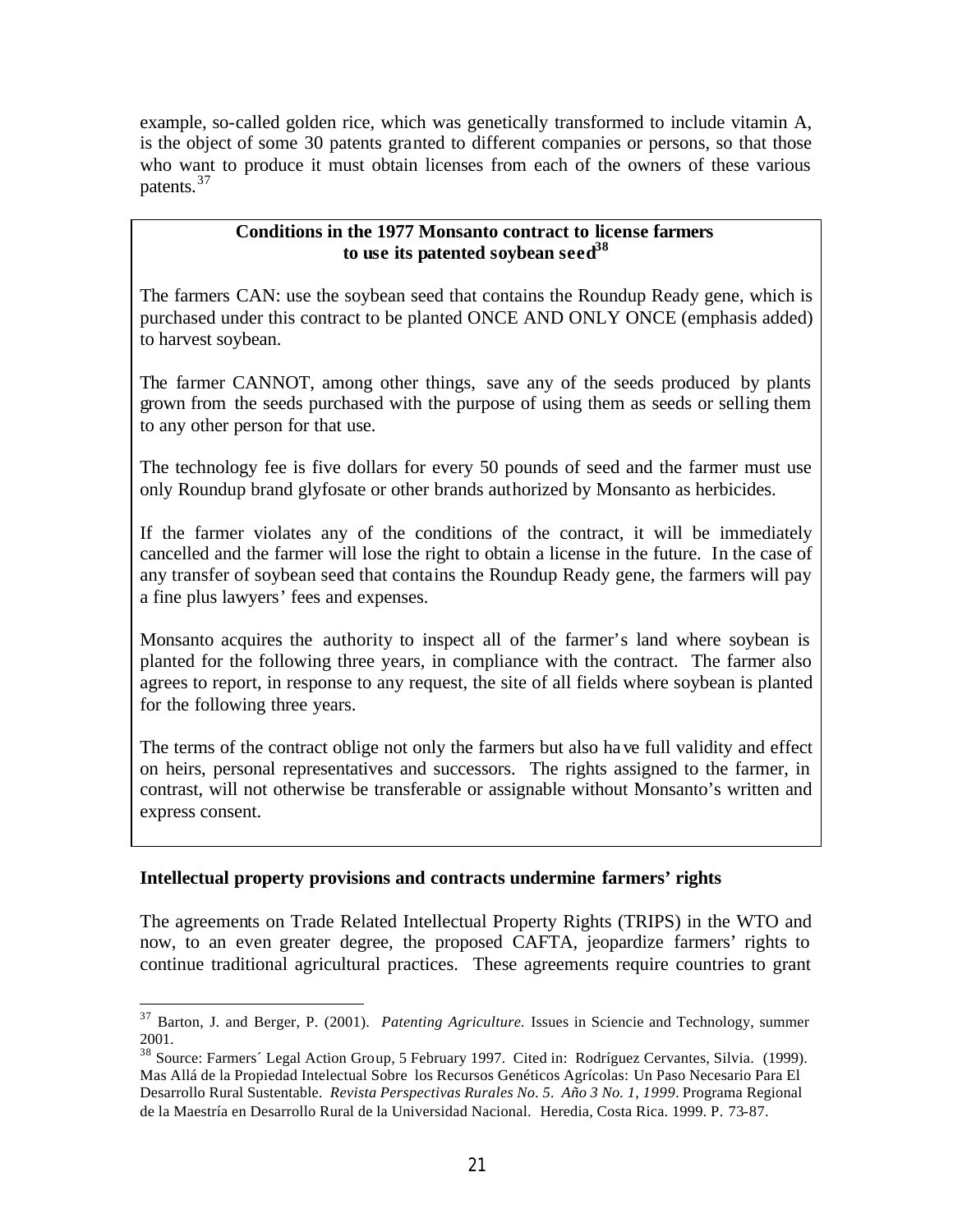patents on microorganisms and microbiological and biotechnological processes. In the case of plants, TRIPS permits countries to choose among giving patents, giving a kind of special intellectual property protection or a combination of both, without specifying that the special intellectual property provision must be carried out through the Union for the Protection of Plant Varieties (UPOV-91) agreement, but that is how the United States interprets and imposes the issue.

In Costa Rica, for example, legislators have postponed the approval of UPOV in two legislative sessions, attempting first to approve a national law on those issues so that the process is not determined in reverse, with legislators simply signing off on changes required by the UPOV agreement. Dep. Gerardo Vargas introduced the current bill on 13 November 2003, the national proposal for the Protection of the Rights of Breeders, a proposal that was ignored by the CAFTA negotiators.<sup>39</sup>

#### **CAFTA: TRIPS squared**

 $\overline{a}$ 

CAFTA goes beyond TRIPS to require Central American countries to adhere to UPOV-91 and to establish much stronger protections of patents on plants, stating that, "any Party that does not provide protection through patents on plants at the date of implementation of the Agreement will make all reasonable efforts to grant said protection through patents." If countries do not comply, they will face the threat of sanctions, both from the WTO and from the provisions established in CAFTA.

There is still a discussion within the WTO on modifications and interpretation of Art. 27.3 of TRIPS, for example, to prohibit intellectual property rights on life forms or on whether the provisions in UPOV 91 are the only way to protect plant varieties. However, even if the advances were made within the WTO, they would be immediately nullified in Central America since the CAFTA provisions establish the TRIPS provisions as a floor and indicate that countries can only vary from those rules to the extent that they go beyond TRIPS provisions to broaden the protections and observance of intellectualproperty rights in their respective national laws (Art. 15).

This is also reinforced in the case of patents, as Art. 15.9.2 of CAFTA says that, despite the provisions in Art. 27.3 b) of TRIPS (which gives countries the option of not granting patents on plants), "…any Party that does not provide patent protection for plants by the date of entry into force of this Agreement shall undertake all reasonable efforts to make such patent protection available. Any Party that provides patent protection for plants or animals as of, or after, the date of entry into force of this Agreement shall maintain such protection."

Given the slow discussion process within the WTO, and in view of the fact that CAFTA asks that the "Parties make all reasonable efforts to grant patents on plants," it is very

 $39$  In 1961 six European countries signed the UPOV (the acronym in French) Convention. Its provisions have varied over time. The current version, from 1991, provides the legal framework for intellectualproperty rights on plant varieties that is very similar to patents, which, in an almost symbolic way recognizes some rights of scientists, new plant breeders and farmers.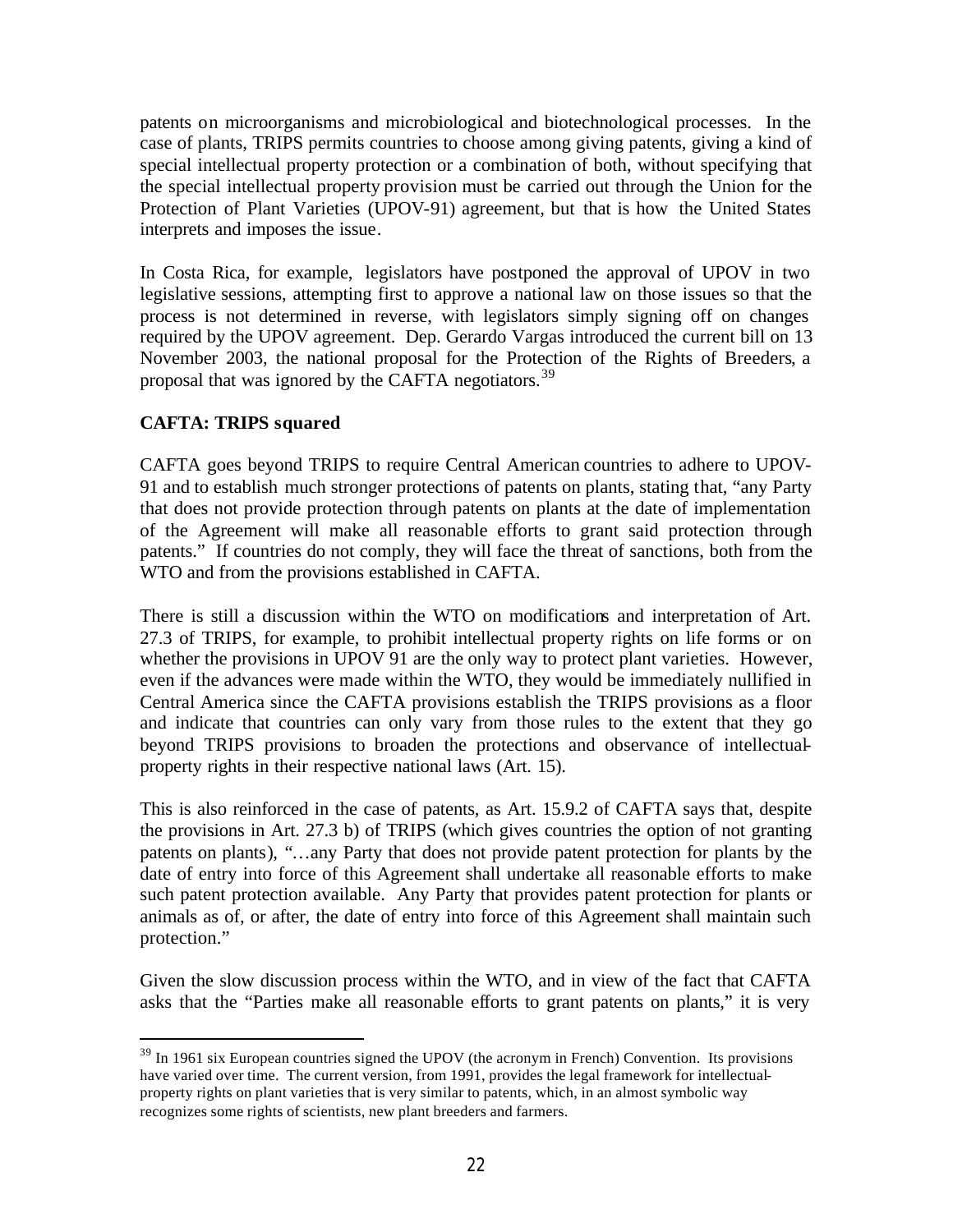possible that, if CAFTA is ratified, the countries involved would soon implement those "efforts" and grant patents on plants. There would be no going back from that point.

#### **What is the UPOV deal offers farmers?**

According to the terms of UPOV 91, which supposedly grants a soft patent, farmers could save protected seeds if for their own use, i.e., for non-commercial uses. However, they cannot exchange or improve the seeds and it restricts their right to buy them from different sources. Under the terms of UPOV, such seeds can only be purchased from the patent owner or from their representatives.

Also, under UPOV, if a farmer plants a seed without paying the corresponding royalties, it is possible that he or she could lose the rights to the harvest and the products derived from it, if discovered by the patent owner.

#### **What is the deal that UPOV offers to breeders of new plants***?*

Any new plant breeder that utilizes a protected variety as the basis for his or her work must demonstrate that they have made substantial changes in the genotype. If not, it is not considered to be a new variety but rather "essentially derived" from the previous version. In that case, it could only be marketed with the consent of the patent owner.

#### **Biodiversity languishes with genetic uniformity**

Under UPOV 91 and the existing patent system, the varieties of plants available for cultivation are reduced. One of the requirements to receive the rights granted under UPOV is that the plant being considered for protection be genetically uniform. This has reduced biological diversity and has had and will continue to have catastrophic consequences for food security. Such diseases as corn smut in the United States and that of potatoes in Ireland are precisely attributed to the homogeneity of cultivars.

In view of these any many other impacts of intellectual-property rights on life forms, many civil-society groups throughout the world believe that none of the accords in TRIPS or the regional free-trade agreements should undermine the rights of farmers and impede the preservation, use, exchange and sale of seeds produced in their fields.

## 5.2 THE POPULATION'S UNIVERSAL RIGHT TO MEDICINES

### **Mario Devandas, Pensamiento Propio, Costa Rica**

Now that the CAFTA negotiations have concluded, the time has come to put an end to the speculation that occurred during those secretive talks and to discuss the potential impacts of the concrete terms of the agreement. Based on the text, the first and main conclusion is that things turned out worse than we had predicted. The Central American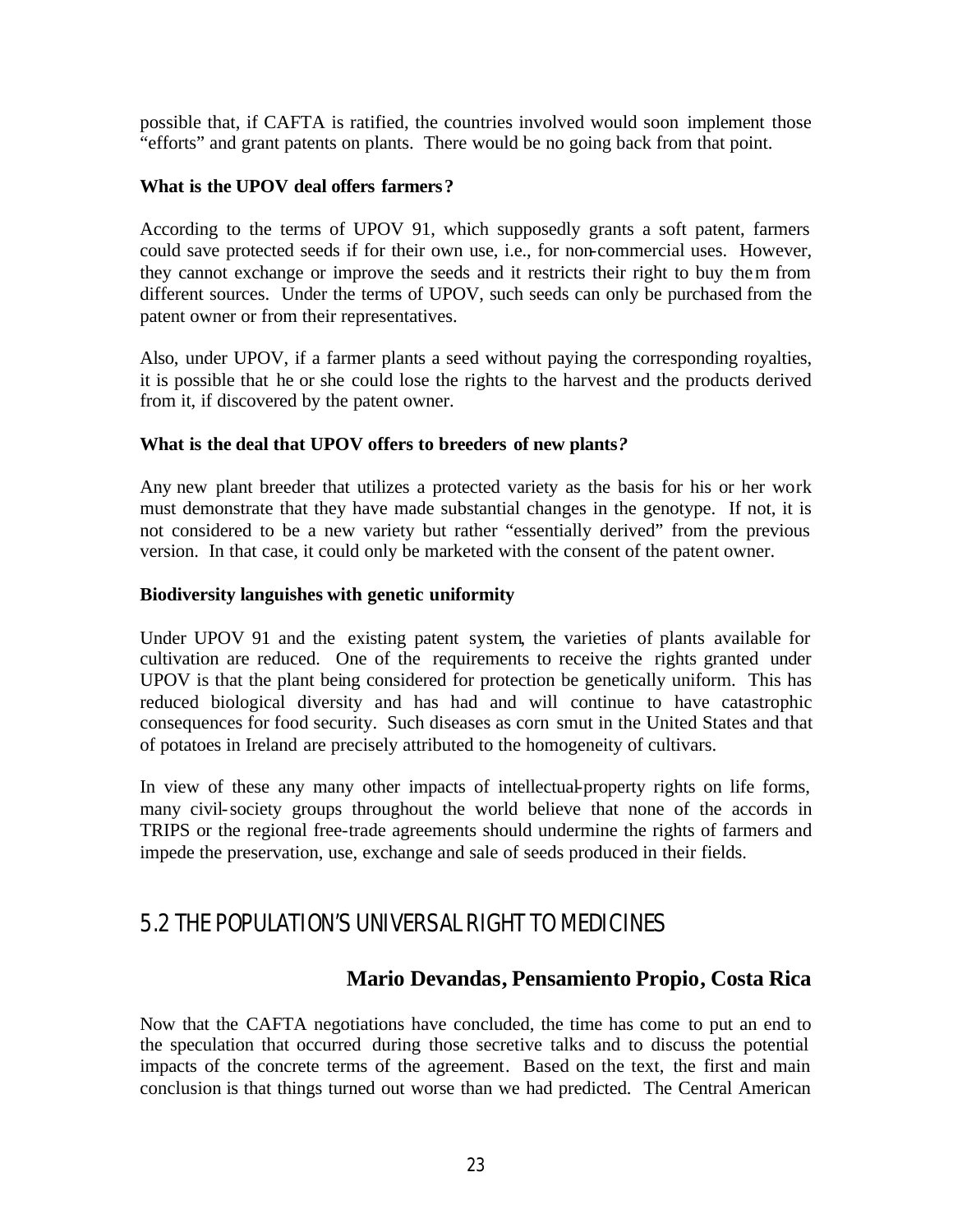governments delivered control over our social-security and welfare programs to U.S. companies.

#### **It is not one agreement, it is eleven**

The Chapter on Intellectual Property Rights in CAFTA is just 34 pages long, but in the first two pages it commits countries to ratify ten international treaties on intellectual property, so that CAFTA effectively becomes 11 agreements. The ten additional treaties are linked to the World Intellectual Property Organization, and while in many ways they are consistent with the provisions in the WTO, they do not constitute the same legal framework and this has important consequences in terms of the interpretation and application of those standards.

#### **A strategic defeat**

The Central American government made a grave strategic error in agreeing to the CAFTA terms. This is evident from the U.S. delegation's expressions of triumph, as the United States' principle objective was to take the issue of intellectual-property rights out of the WTO in order to install it in a bilateral context guided by provisions that have been defined over the years by developed countries in various international protocols. This is not to say that the WTO is friendly to less deve loped countries, but it does mean that it is a less dangerous scenario than CAFTA. Central America was completely trapped by the spider web constructed by the transnationals on intellectual property.

#### **The market for medicines**

The purpose of patents is to stimulate innovation, so it is somewhat contradictory to general liberal economic theory. That theory assumes that mercantile competition is the best way to maximize social satisfaction and to ensure the optimal use of productive resources. Patents are a concession, made by the state, of a monopoly to the innovator, for a period of 20 years, during which time the patent holder has exclusive rights to produce and market the product resulting from his or her innovation. This theoretical contradiction is also expressed as a social tension between the interests of the patent owners and those of consumers, a contradiction that acquires a special ethical dimension when dealing with pharmaceutical products, given that the monopolistic control of the market by the patent holding companies denies immense social sectors access to the essential medicines on which they depend for improvements in the quality of their lives, or even the difference between life and death. A current and very wretched example is the retroviral medicines necessary to treat AIDS.

When the patent expires the monopoly ends and prices markedly decrease. In more than a few cases the original price is 50 times greater. Once a patent expires, another producer can utilize the information and reach the market with his or her product. The transnational pharmaceutical companies sought and achieved their goal of restricting the development of a competitive market for medicines in the CAFTA negotiations.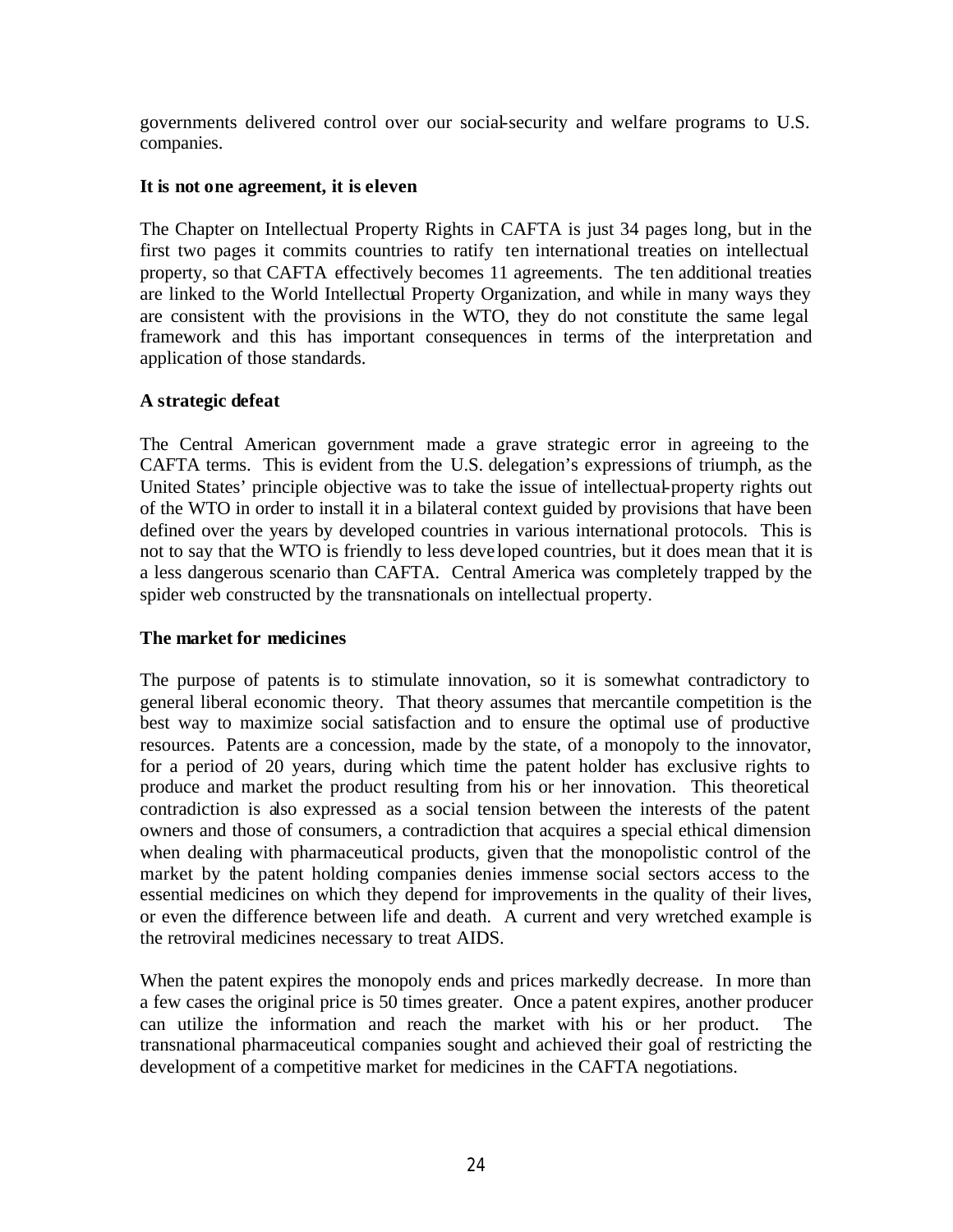#### **What was negotiated**

For an invention to be patentable it must be new, involve an inventive step, and be capable of industrial application. The requirement that it be new is global in nature. The concept of inventive step implies creation. Patents can not be applied to what already exists in nature; a discovery is not patentable. In CAFTA, however, it was accepted that a new product "is a product that does not contain a chemical entity that has been previously approved in the Party." In other words, a product could have existed for 100 years, but if it had not been approved for marketing in a particular country, it would be considered new in that context.<sup>40</sup> Although this point is only valid for authorizing marketing, it is not a good precedent for future patent negotiations.

#### **Lengthening the patent term**

Patents are granted for a period of 20 years, starting from the moment the application is presented, for the exclusive exploitation of the patented product under monopoly conditions. In the case of medicines and agrochemicals, before receiving permission for marketing, the company must carry out different kinds of tests to ensure the product's safety and efficacy. Companies allege that such tests, on average, use up 10 to 11 years of the patent period, so that the monopoly period is reduced to 10 or 9 years. In the negotiating sessions, the governments agreed to "adjust the term of the patent to compensate for delays that occur in granting the patent" (Art.15.9.6). This possible lengthening of the patent term could be further extended by the provisions in Art. 15.10.2, which states that, "With respect to any pharmaceutical product that is subject to a patent, each Party shall make available a restoration of the patent term to compensate the patent owner for unreasonable curtailment of the effective patent term as a result of the marketing approval process." In this case, we are confronted with the difficulty of defining exactly what constitutes an "unreasonable curtailment". So, there are two possible reasons for lengthening the patent term: one for delays in granting the patent; and one for delays in granting permission to market it. Since the se two compensatory periods are not linked, one could interpret this to mean that they are independent of each other, that they could be added together to extend the patent term to 25 years or more.

#### **Protection of trial data**

As explained above, after a company patents a new product, it conducts tests on the new medicine's efficacy and safety. The data generated by these tests are known as trial data. When the patent expires, another company can copy the formula and ask the relevant authorities for permission to market the medicine, making reference to the trail data that was already presented (assuming that it is the same product), or simply indicating that this product already has marketing permission in the country or abroad.

CAFTA establishes that the company copying the product cannot make reference to the trial data until five years after the first company has obtained the respective marketing permission in the country (in the case of agrochemicals, the period is ten years). So a

<sup>40</sup> See Art. 15.9.1 and 15.10.1c, CAFTA.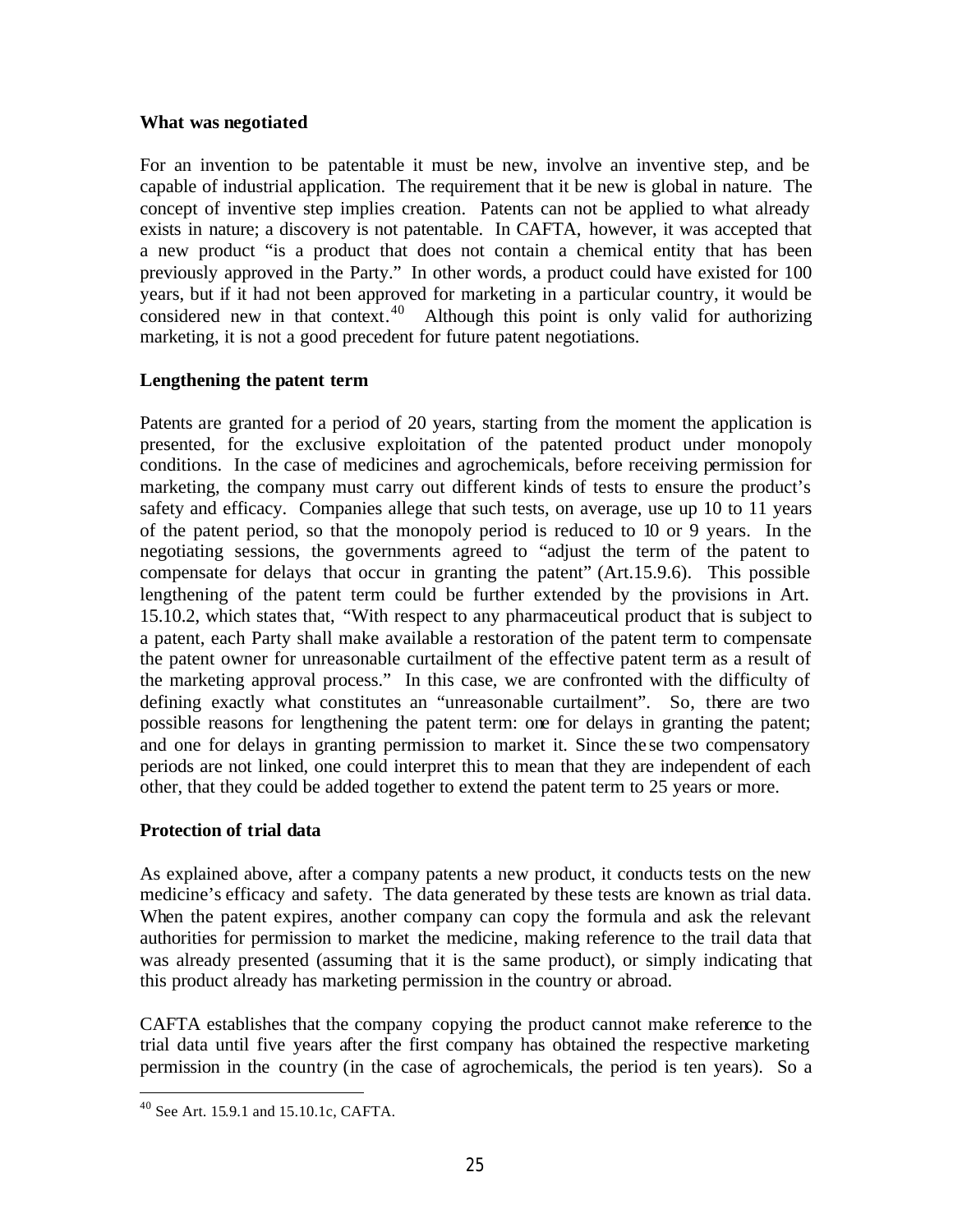company could register in the United States, and then five years later come to some Central American country, and during the following five years no one could request separate permission to market it, so the data are protected for a total of ten years in Central America. The trial data would be available for a generic medicine producer in the United States, but not for a generic medicine producer in Central America.

If we add to this the fact that the patent would expire in the United States before it would in Central America, the conclusion is clear: there would be generic medicines, but they would be produced by U.S. companies, probably by the same transnationals. We would go from a monopoly to a duopoloy or a cartel. $^{41}$  The prices would be controlled, so as to generate increased profits for the companies. The losers would be the public health service, private-sector consumers, and domestic companies.

 $41$  DRAE. Econ. Agreement among various similar companies to avoid mutual competition and to regulate the production, sale and prices in a determined industrial area.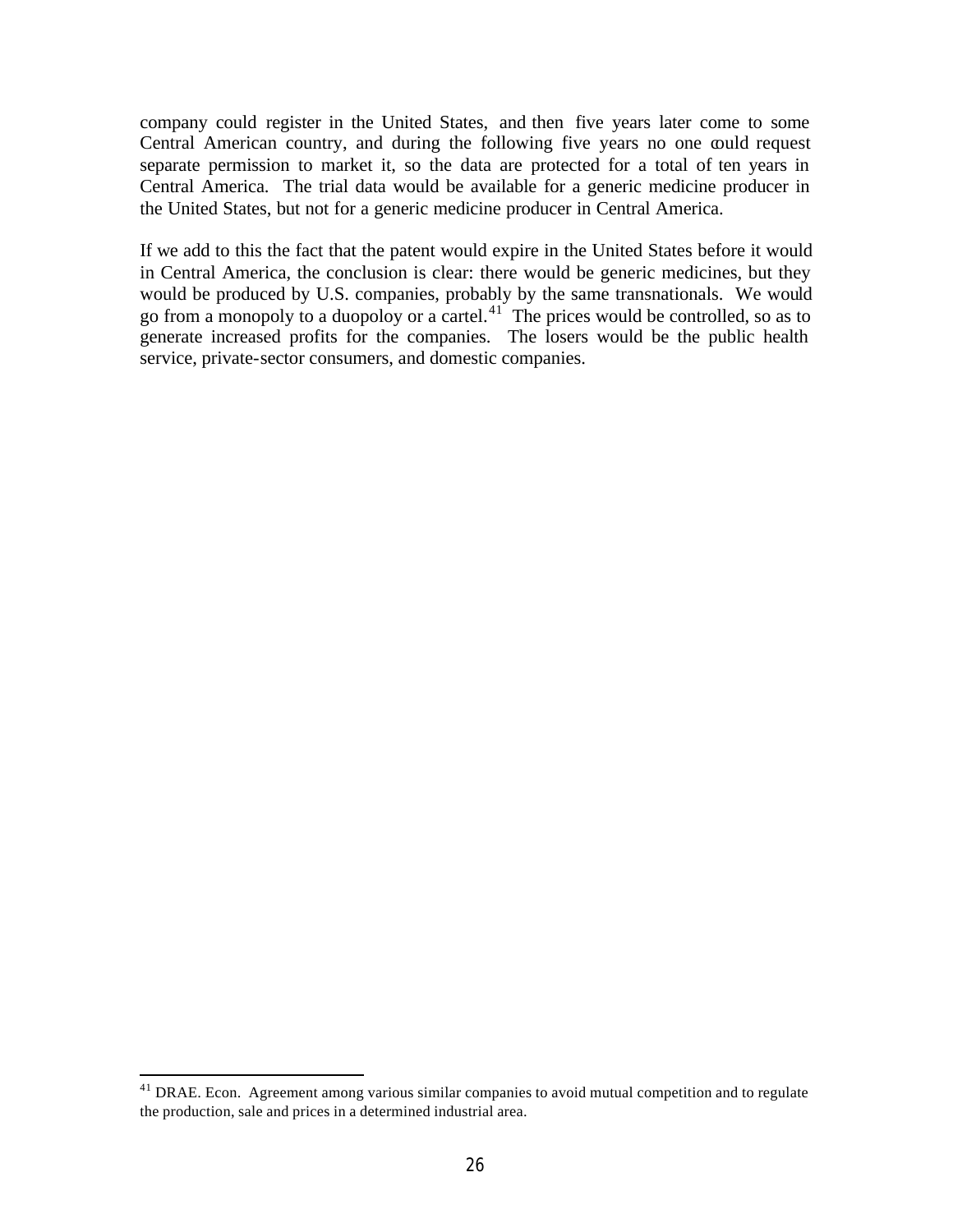## 6. Environment

### **Angel María Ibarra Turcios UNES – Red Sinti Techan, El Salvador**

#### **An attempt to sweeten a truly toxic stew with green ingredients**

The governments and business elites in the region have presented the results of the recently concluded negotiations as a trans cendental achievement because of the inclusion of a Chapter on Environment (Chapter 17) and an Environmental Cooperation Agreement (ECA) in CAFTA. Both texts are held up as the essence of a guarantee that this agreement will promote sustainable development, since, according to the ECA "economic development, social development and environmental protection are independent and mutually reinforcing components of sustainable development,"<sup>42</sup> while the provisions in Chapter 17 ensure that, "The Parties recognize the importance of strengthening the capacity to protect the environment and promote sustainable development in concert with strengthening trade and investment relations.<sup>43</sup>

However, a simple reading of the texts and their relationship to the other chapters in the agreement reveals their essentially cosmetic nature. They are little more than marketing ploys to better position such discredited agreements. As a Salvadoran environmental activist commented, "They have added a bit of green sweetener to a truly toxic stew."

#### **Vague exhortations to enforce domestic environmental legislation and multilateral environmental agreements**

Although obviously it is not necessary to sign any international agreement, much less a free-trade agreement, to enforce national laws, the text abounds in exhortations to enforce – or even improve – domestic environmental legislation, insisting that, "The Parties recognize that it is inappropriate to encourage trade or investment by weakening or reducing the protections afforded in domestic environmental laws."<sup>44</sup>

Despite the fact that the United States has become the main enemy of international environmental agreements (it has not signed the Kyoto Protocol on climate change and it has systematically sabotaged the Convention on Biodiversity, including the Cartagena Protocol on biosecurity, among others), CAFTA reiterates that, "…the implementation of these agreements at the national level is critical to achieving the environmental objectives of these agreements."<sup>45</sup> Just so there are no doubts, the CAFTA provisions direct the parties to consult periodically on discussions of these environmental agreements at the World Trade Organization (WTO), as if that were the best guarantor of those accords.

<sup>42</sup> Preamble, draft ECA, CAFTA.

<sup>&</sup>lt;sup>43</sup> Art. 17.9.1, CAFTA.

<sup>44</sup> Art. 17.2.2, CAFTA.

<sup>45</sup> Art. 17.12.1, CAFTA.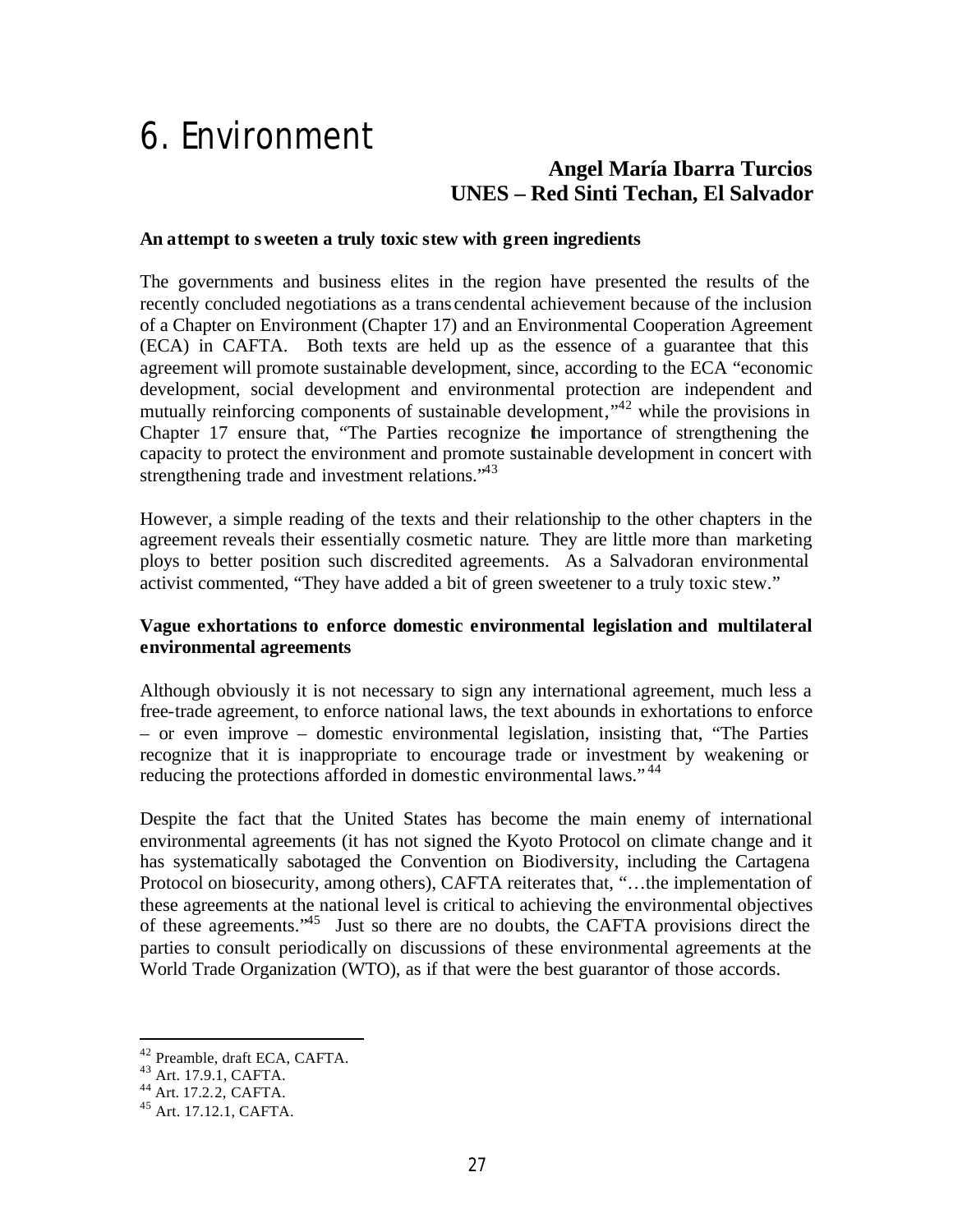Both of these texts cover in some detail the establishment of the Environmental Affairs Council (EAC) and the U.S. and Central American Environmental Cooperation Commission, the list of priority issues for cooperation, the rules of the procedures, and the flexible and voluntary (especially market) measures and mechanisms to protect and improve the environment. In addition, it establishes opportunities for public participation -- filing submissions that will be taken into consideration ("…including any documentary evidence…that appears to be aimed at promoting enforcement rather than harassing industry"). $46$ 

In all cases, the approved measures and mechanisms are designed to the measure and discretion of government officials. The participation mechanisms have been carefully constructed to be sterile and inoffensive.

#### **Where and how does CAFTA deal with the region's ecosystems and/or natural resources?**

The provisions in CAFTA ignore the region's extensive socio-environmental problems and its high vulnerability to disasters. Putting aside any eco-systemic vision, scorning social and cultural assessments of the environment, as well as its productive potential, with a wave of some neoliberal magic wand, the negotiators have **converted nature into merchandise,** and its components have been artificially broken up according to convenience, economic profitability or level of competitiveness.

It is no accident that neither environmental issues nor the destiny of the region's ecosystems, i.e., natural assets of public property and common use, are dealt with in the Environmental Chapter, and they are not the center of concern in the EAC.

Within this framework, one must look in other chapters to see how these issues have fared, including investment (Chapter 10), services (Chapter 11), government procurement (Chapter 9) and intellectual property rights (Chapter 15).

#### **A concrete example: what happened to biodiversity?**

It is well known that Mesoamerica – Central America and southeast Mexico – is the region with the second greatest biodiversity in the world, after the Amazon. It is estimated that it represents close to 10 percent of the known biodiversity on Earth. In addition, this region has large water reserves, a great variety of micro-climates and an enviable geographic position. Because of that, it receives special treatment not only in the environmental section but in Chapter 15 on Intellectual Property Rights.

On the issue of biodiversity – from genetic diversity to the diversity of ecosystems – which is the region's crown jewel for transnational corporations, especially for pharmaceutical and agribusiness firms, the charm is called patents and the mechanism is access for bioprospecting (i.e., biopiracy). Patents are valuable for developed country transnational companies, who are the owners of more than 95 percent of the patents in the

<sup>46</sup> Art. 17.7.2, CAFTA.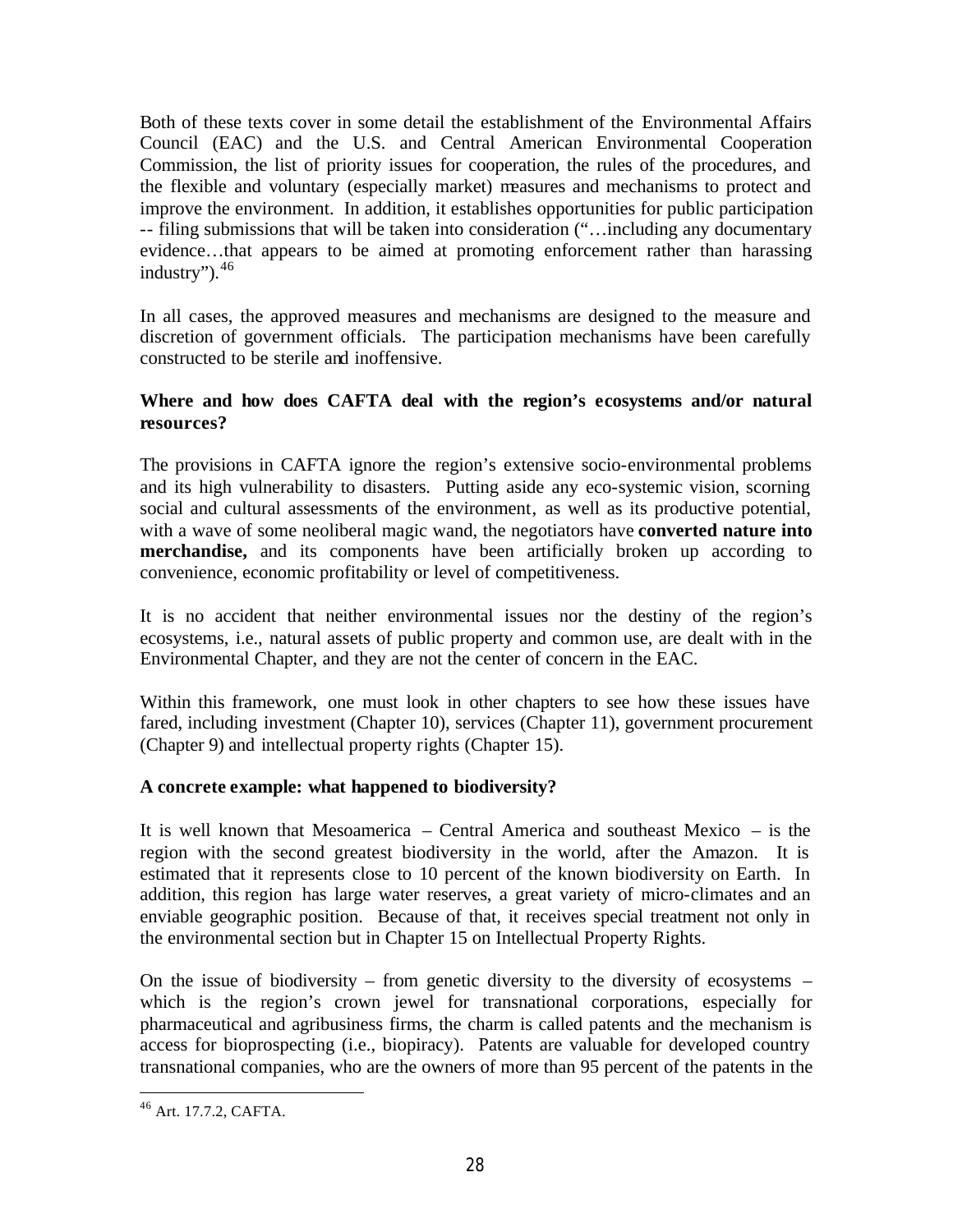world. They need for the patents to be well accepted by poor countries in order to ensure their profits.

CAFTA obliges the Parties to give patent protection to plants and animals. $47$ Consequently, as a start, it requires the Parties to ratify the Budapest Treaty on the International Recognition of the Deposit of Microorganisms for the Purposes of Patent Procedures by 1 January 2006.<sup>48</sup> That treaty creates a union of countries that operate under common rules on catalogued samples of patented microorganisms. It is administered by the World Intellectual Property Organization.

In addition, CAFTA requires all signing countries to ratify the UPOV Convention (International Convention for the Protection of New Varieties of Plants) before 1 January 2010.<sup>49</sup> The UPOV Convention grants patent rights for plant breeders that work in the seed industry, favoring genetic uniformity and large-scale monoculture. The 1991 version of UPOV, which is the most recent and which is referred to in CAFTA, has no clauses that protect farmers' rights.

#### **Conclusion**

It not true that CAFTA is an agreement that will serve the goal of regional sustainable development. It is not even true that it seeks to promote enforcement of environmental legislation in our countries, nor the implementation of multilateral environmental agreements, since it is unnecessary for that end. The environmental chapter and the ECA are nothing more than rhetorical and superficial texts that mainly seek to improve the image and presentation of the agreement.

In the essential provisions in the agreement, nature, especially natural resources and socalled environmental services, are seen as objects for commercial exchange, as "merchandise". According to this perspective, they are not recognized as constituent elements of the network of life, nor is a healthy environment seen as a fundamental human right.

<sup>&</sup>lt;sup>47</sup> Chapter 15, CAFTA.

<sup>48</sup> Art. 15.1.3, CAFTA.

<sup>&</sup>lt;sup>49</sup> Art. 15.1.5, CAFTA. Also see Section 5 of this paper on intellectual-property rights in CAFTA.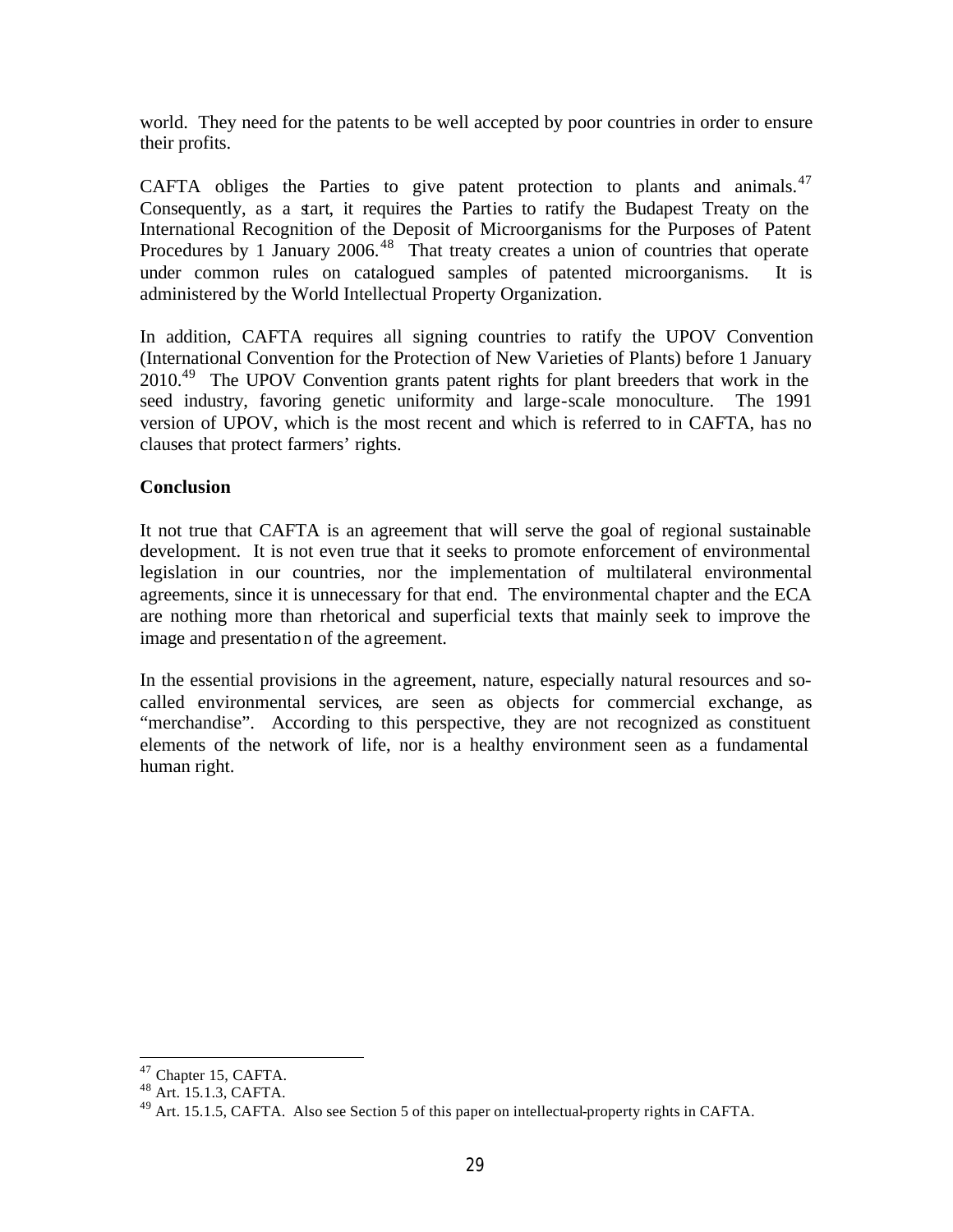## 7. Labor

### **Ariane Grau and Omar Salazar ASEPROLA and Encuentro Popular, Costa Rica**

#### **The structure of the Labor Chapter**

CAFTA's Labor Chapter is divided into the following articles:

- Article 16.1: Statement of Shared Commitment
- Article 16.2: Enforcement of Labor Laws
- Article 16.3: Procedural Guarantees and Public Awareness
- Article 16.4: Institutional Arrangements
- Article 16.5: Labor Cooperation and Capacity Building
- Article 16.6: Cooperative Labor Consultations
- Article 16.7: Labor Roster
- Article 16.8: Definitions
- and an annex entitled, "Labor Cooperation and Capacity Building Mechanism

#### **The contents of the Labor Chapter**

In the first article, the Parties agree to recognize existing international labor standards (ILO). Following that acceptance, the second article states that the member countries cannot, for their own benefit, fail to enforce their labor laws, "through a sustained or recurring course of action or inaction, in a manner affecting trade between the Parties, after the date of entry into force of this Agreement." The responsibility for carrying out this standard is left to the governments, as well as the recognition that, through this action, "…it is inappropriate to encourage trade or investment by weakening or reducing the protections afforded in domestic labor laws…as an encouragement for trade with another Party, or as an encouragement for the establishment, acquisition, expansion or retention of an investment in its territory."

But, lastly, it states that, "Nothing in this Chapter shall be construed to empower a Party's authorities to undertake labor law enforcement activities in the territory of another Party." That provision leaves the rest of the interesting rhetoric described above exposed to the whims of each government according to its particular interests.

Article 16.3 adds that each government should permit fluid legal action and provide rapid information on labor issues, and necessary transparency in legal or judicial processes on these issues. In addition, the chapter specifies that in cases of this kind of violations (delays, lack of transparency, unclear procedures, etc.), the Parties, "to such proceedings may seek remedies to ensure the enforcement of their rights under domestic labor laws. Such remedies may include measures such as orders, fines, penalties, or temporary workplace closures, as provided in the Party's domestic law."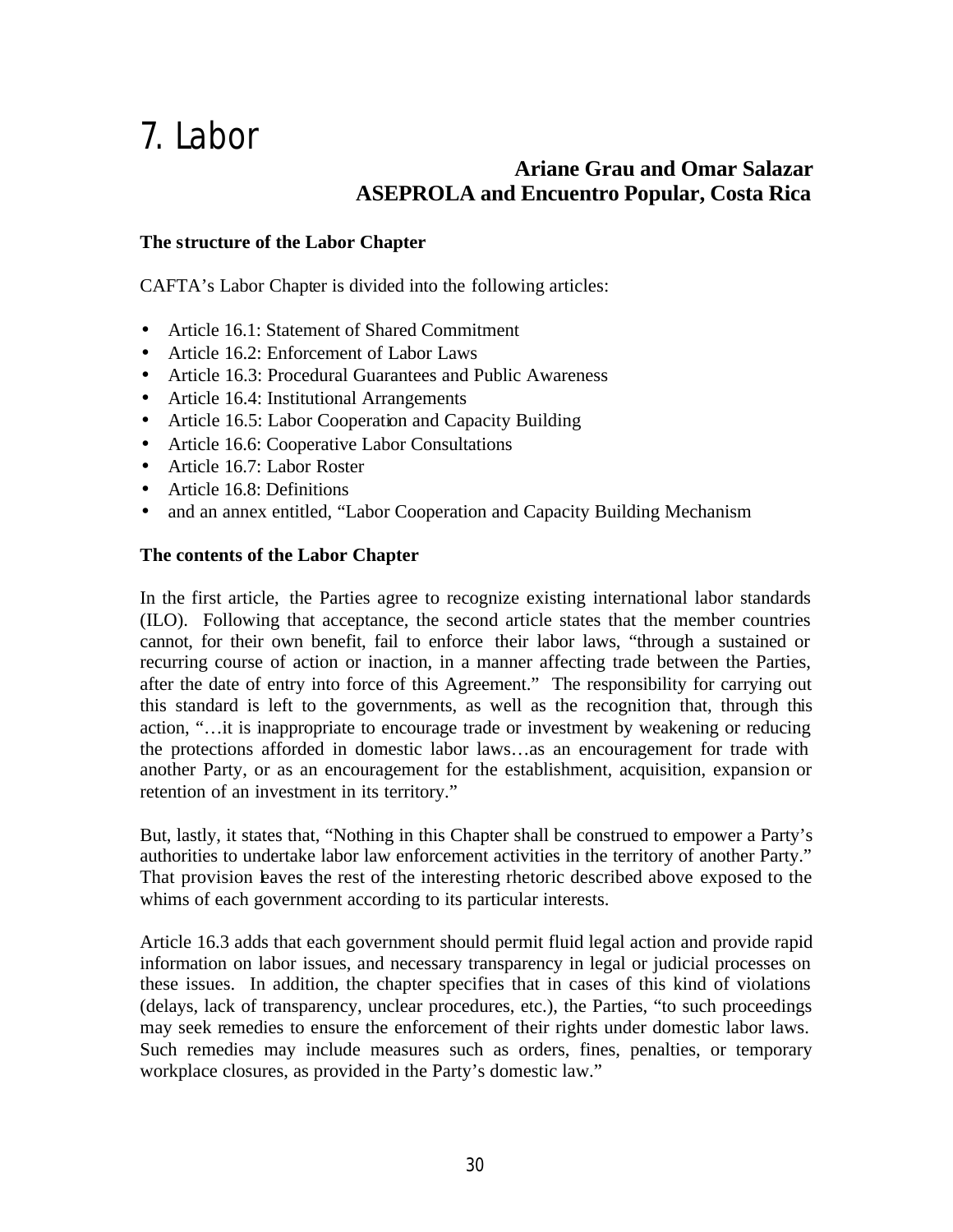Once again enforcement is left to each country's domestic legislation, making it clear that if there are not laws for certain kinds of violations, there will be no possibility of sanctions. In some countries the ILO provisions and general agreements are clearly unconstitutional, since their constitutions have provisions that prohibit the enforcement of those agreements.

Article 16.4 describes the structure of the Labor Affairs Council, which is charged with reviewing the implementation of the agreement and this chapter, will be made up of representatives from the labor ministries. Each country will also establish a consultative committee that will collect information on the implementation of the chapter (perhaps including complaints on violations) that it will then deliver to the Labor Affairs Council. The consultative committees will support and monitor, where appropriate, these issues up to the dispute-resolution mechanism or Labor Roster as detailed in Article 16.7. It seems that only up to that point, if applied, would the complaint then be passed on to the general dispute-resolution mechanism.

Article 16.5 describes the functions of the so-called Labor Cooperation and Capacity Building mechanism. It proposes the strengthening of the Parties' capacity to improve enforcement of the ILO Declaration on Fundamental Rights at Work. The chapter does not advance beyond strengthening national institutions in terms of fundamental treaties and is lacking in large part due to inadequacies of existing labor laws or structures in each country. It also fails to require mandatory compliance but instead leaves countries to "do what is possible to enforce" the laws.

Article 16.6 develops the form of implementing the labor consultations, and again the specification is in the Labor Affairs Council, which will filter out many of the disputes, especially if they indicate violations by governments, including for example badly designed inspection systems, covered ups, etc.

Article 16.6 (9) indicates that, "In cases where the consulting Parties agree that a matter arising under this Chapter can be more appropriately addressed under another agreement to which the consulting Parties are party, they shall refer the matter for appropriate action in accordance with that agreement." It is not clear if "agreement" refers only to trade agreements or other kinds of international agreements. It seems however, that if the problem is structural to that country, such as the case, for example, of laws do not take into account some ILO provisions, this is not cause for a dispute within CAFTA and "can be more appropriately addressed" in other settings, which means that disputes over violations could potentially be sent to the traditional spaces that have contributed little to the resolution of the cases in each country, and that, in come countries, such as the United States, are not respected, as in the case of ILO decisions against it on freedom of association, etc.

Article 16.7, as described above, shapes the first stage of dispute resolution. The document does not specify how many people will be involved. They should be knowledgeable about the issue, not be involved with any of the parties, be independent and selected for their objectivity, trustworthiness and good judgment. This is an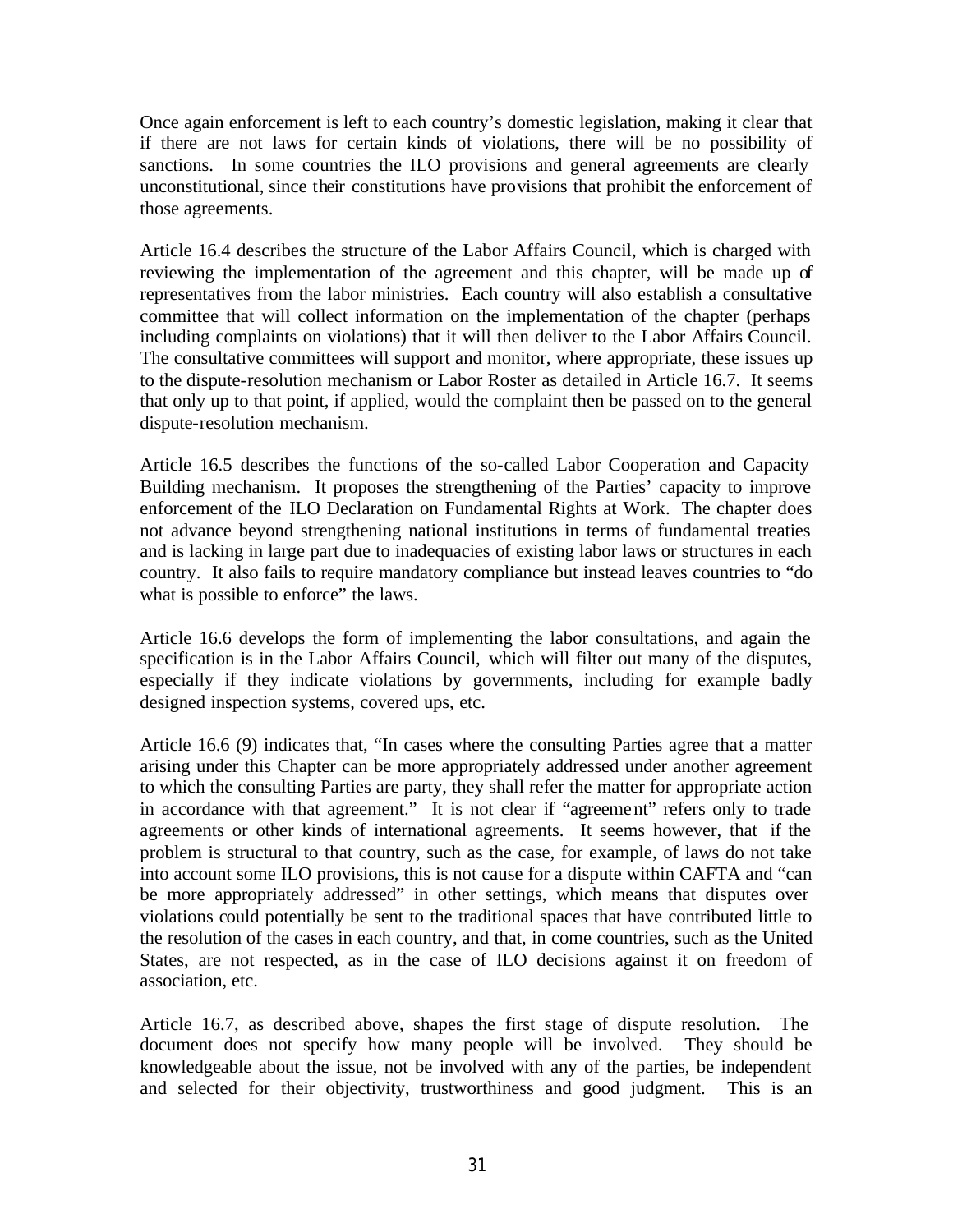important issue, especially in Central America, where is it is often difficult to reconcile the aspects of objectivity and trustworthiness, when historically and culturally the issue is influenced by the existence of political and economic ties with the majority of persons in positions as arbitrators, even within the ministries of justice.

Article 16.8 defines what is to be understood by the terms laws or legislation related to labor rights: freedom of association; the right to organize and bargain collectively; the prohibition of any kind of forced or compulsory labor; a minimum age of employment for children; and acceptable conditions of work with respect to minimum wage, hours of work, and occupational safety and health.

Once again, we must highlight the fact that the labor regulations described above seem to be more of a concession than an obligation to enforce fundamental rights since they are dealt with directly by each country. In this regard, we present a case in Honduras, cited in an investigation of the limits to labor rights carried out by the Asociación Servicios de Promoción Laboral (ASEPROLA) between July and November 2003:

In late October 2003, an international complaint became even more urgent when Lidia Gonzalez, a 19 year-old woman employed at the SoutheastTextiles, SA factory in Choloma, in the north of Honduras, traveled to the United States with the support of the National Labor Committee (NLC). Southeast Textiles manufactures Sean John tee-shirts, which are used by singer Sean P. Diddy. Gonzalez denounced the fact that workers at the factory are physically and verbally mistreated, forced to work long hours, denied permission to go to the bathroom, and compelled to take pregnancy tests that result in their dismissal if the results are positive. In this case, as in the past, the owners of the company denied the facts, while Honduran business leaders (Jesus Canahuatti, President of the Maquiladora Association of Honduras) denounced Gonzalez and Honduran union leaders as traitors and asked that measures be taken against anyone who complains about these facts internationally, including Charles Kernaghan (Director of the U.S. National Labor Committee) as an international terrorist and the architect of a smear campaign against his company. <sup>50</sup>

In this case, where the violation of laws and legislation is clear, CAFTA's labor chapter could result in measures being taken to pass the complaint on to the Labor Affairs Council, and for the Council to pass it on to the Roster of Labor Experts. However, the president of the Maquiladora Association is a prominent politician in Honduras, so perhaps the issue will not even reach the Council, and if it does, it is possible that it would be instead by referred to the "other agreements", since it relates to national legislation and, under the terms of CAFTA, should be resolved in that arena.

It would therefore be left as a systematic violation outside the context of the free-trade agreement, citing national privacy, when it is clear that the entire matter was generated by a productivity strategy caused by investment in textiles within the articles of CAFTA.

 $\overline{a}$ <sup>50</sup> *Diario La Tribuna*, 29 October 2003. p 8 and 30 October 2003. p 2. Refer also to p. 38 of the 31 October 2003 *Diario El Heraldo*.